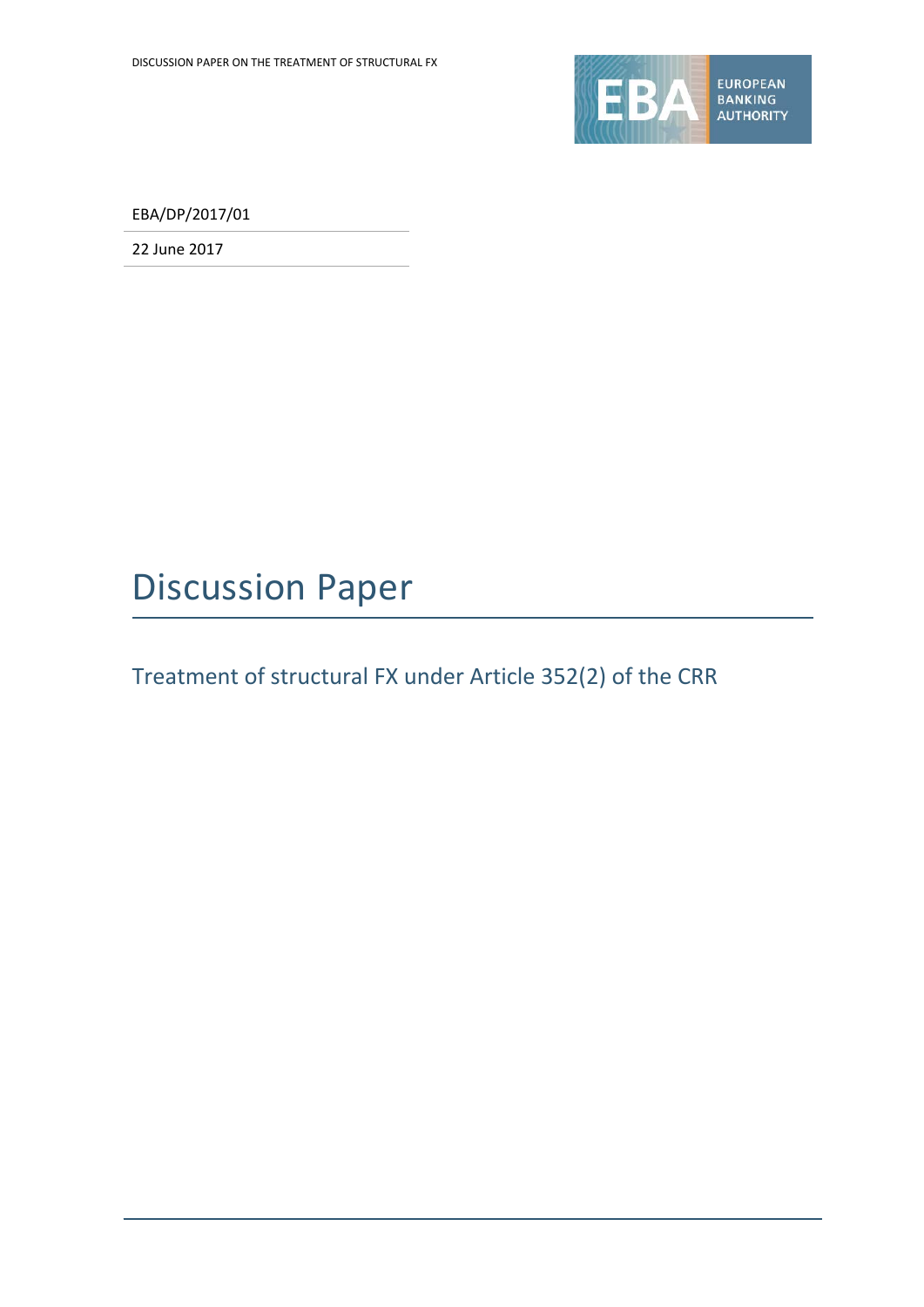

# **Contents**

|     | 1. Responding to this Discussion Paper                                   | 3  |
|-----|--------------------------------------------------------------------------|----|
|     | 2. Executive Summary                                                     | 4  |
|     | 3. Background and Rationale                                              | 6  |
|     | 4. Discussion                                                            | 8  |
| 4.1 | Treatment of the structural FX in the CRR and Basel                      | 8  |
| 4.2 | Interactions between the accounting and prudential treatments of FX risk | 10 |
| 4.3 | Illustrative example of an FX position on the capital ratio              | 13 |
| 4.3 | Considerations around the structural FX position exclusion               | 14 |
|     | Maximum size of the structural position                                  | 17 |
| 4.4 | Elements to be considered in the assessment of the FX position           | 18 |
|     | Individual capital ratio                                                 | 18 |
|     | Consolidated capital ratio:                                              | 19 |
|     | 4.5 Treatment of the structural FX under the FRTB                        | 20 |
|     | <b>Annex 1 - Structural FX balance sheet Examples</b>                    | 22 |
|     | <b>Annex 2 - Summary of questions</b>                                    | 32 |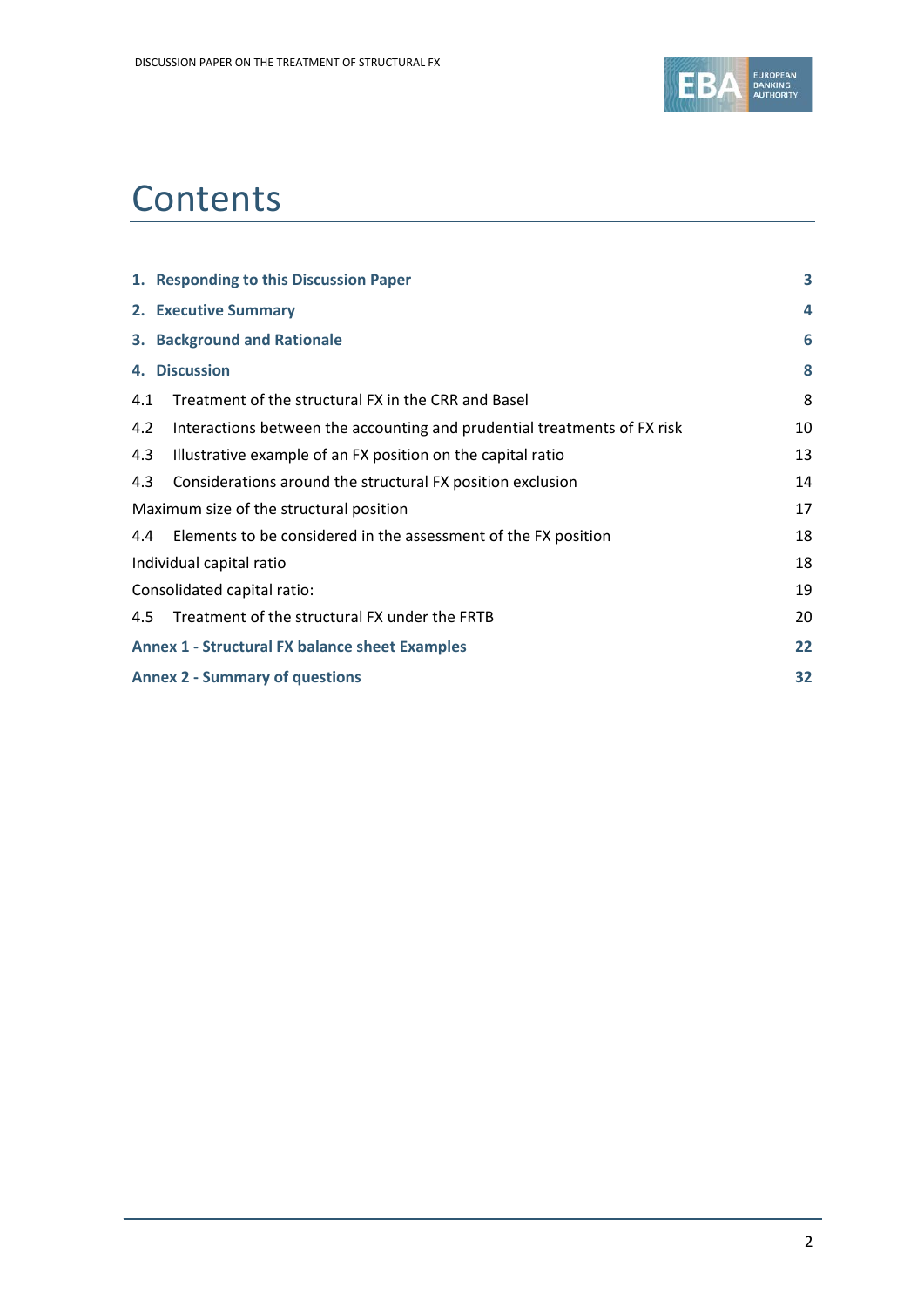

# 1. Responding to this Discussion Paper

The EBA invites comments on all proposals put forward in this paper and in particular on the specific questions stated in the boxes below (and in the Annex of this paper).

Comments are most helpful if they:

- respond to the question stated;
- **Example 3** indicate the specific point to which a comment relates;
- **Example:** contain a clear rationale;
- **F** provide evidence to support the view expressed;
- describe any alternatives the EBA should consider; and
- provide where possible data for a cost and benefit analysis.

#### **Submission of responses**

To submit your comments, click on the 'send your comments' button on the consultation page by 22.09.2017. Please note that comments submitted after this deadline, or submitted via other means, may not be processed.

#### **Publication of responses**

Please clearly indicate in the consultation form whether you wish your comments to be disclosed or to be treated as confidential. A confidential response may be requested from us in accordance with the EBA's rules on public access to documents. We may consult you if we receive such a request. Any decision we make not to disclose a response is reviewable by the EBA's Board of Appeal and the European Ombudsman.

#### **Data protection**

The protection of individuals with regard to the processing of personal data by the EBA is based on Regulation (EC) No 45/2001 of the European Parliament and of the Council of 18 December 2000, as implemented by the EBA in its implementing rules adopted by its Management Board. Further information on data protection can be found under the [Legal notice section](http://eba.europa.eu/legal-notice) of the EBA website.

### **Disclaimer**

The views expressed in this discussion paper are preliminary and will not bind the EBA in any way in the future development of the draft Guidelines. They are aimed at eliciting discussion and gathering stakeholders' opinion at an early stage of the process.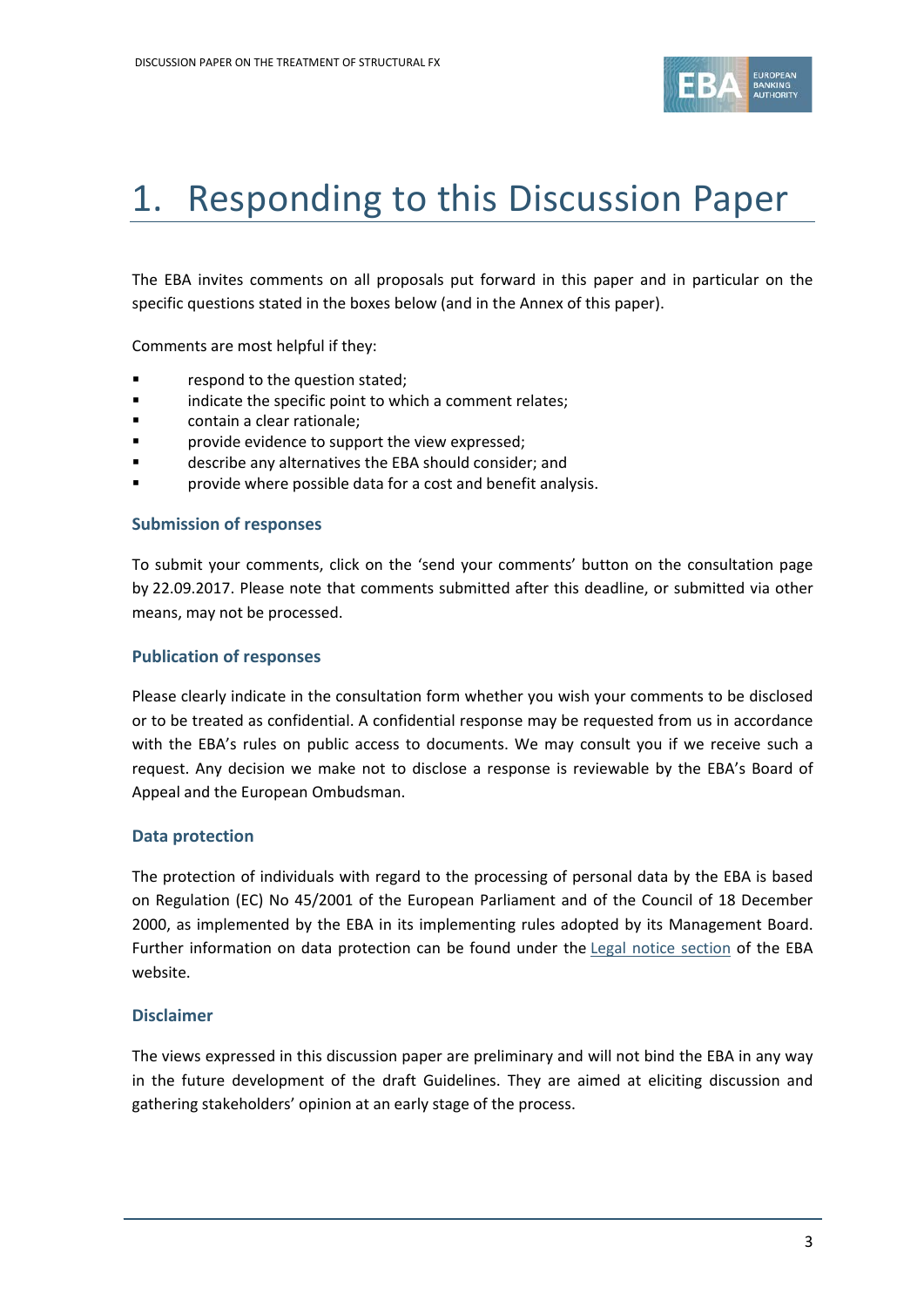

# 2. Executive Summary

The concept and specific application of the structural FX provision pursuant to Article 352(2) appear to be subject to several interpretations, across both supervisory authorities and institutions. Over the last few years banks have become increasingly interested in the application of the structural FX exclusion. In addition, the implementation of this provision seems to be quite uneven across jurisdictions, and there is a lack of clarity around what constitutes a structural position for the purposes of Article 352(2). Finally, the treatment of the structural FX has been modified in the recently published Fundamental Review of the Trading Book (FRTB).

Accordingly, and in order to ensure there is harmonised EU interpretation and implementation, the EBA considers it necessary to produce guidance on how to implement the structural FX provision contemplated in Article 352(2) of the CRR. As a first step, the EBA has decided to publish this Discussion Paper (DP) to gather feedback on current stakeholder practice and interpretation of the structural FX provision, and to provide the EBA's preliminary views on the topic. The DP aims to elicit discussion and gather stakeholders' opinions at an early stage of the process.

As a consequence, this paper aims to outline the EBA's preliminary views regarding the rationale and mechanics behind the structural FX provision, which allows Competent Authorities to authorise, on an ad hoc basis, the exclusion of FX positions of a 'structural nature', provided they have been taken on purpose to function as a hedge of the capital ratio(s).

The DP outlines the rationale behind this treatment and, without pre-empting any conclusions, discusses several general elements that would need to be considered by banks and Competent Authorities when assessing this provision, such as: (i) the limitation of types of FX positions, (ii) the maximum size of the position to be potentially excluded, (iii) the consideration of the minimum CRR levels for the capital ratio or (iv) the possible assessment of instruments as an alternative to 'positions' in the application of any structural FX exclusion.

Apart from these general elements, the DP provides a more detailed initial assessment of the specific cases where the exclusion of an FX position may be justified from an economic perspective. These specific cases are analysed in Annex 1 of this DP using simplified examples, which are provided in order to illustrate the various balance sheet elements that may have to be considered in the articulation of the FX provision, such as: (i) the level of the capital ratio, (ii) the accounting treatment, in particular the presence of items held at historic cost (iii) the 'density' of the RWAs stemming from the positions denominated in the foreign currency and (iv) the existence of items deducted from capital. Additionally, when assessing the specific cases that might sustain the rationale for the exclusion of FX positions, the DP also considers the capital ratio from two perspectives, (i) individual and (ii) consolidated ratio.

While increasing the level of understanding of the impact of structural FX provision is the main objective of this paper, it also discusses broader issues related to this concept, such as the actual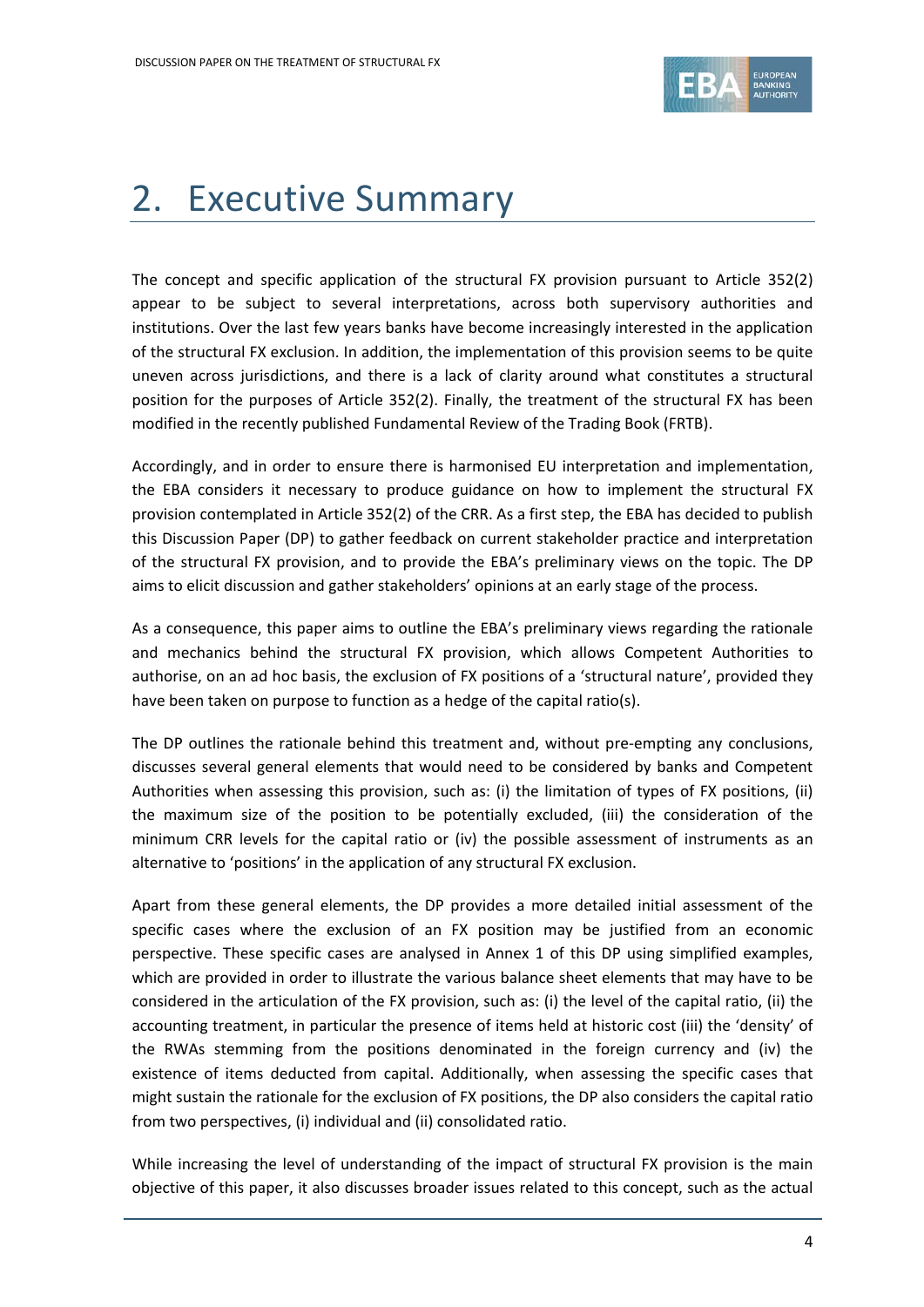

nature of FX risk, considering both the accounting and regulatory perspectives. In this regard, the EBA is interested in institutions' practices regarding the prudential FX treatment for those nonmonetary items held in the balance sheet at the historic exchange rate.

At the same time, the DP also examines in greater detail the potential inconsistencies in the articulation of the FX requirements, both in the current CRR as well as in the CRR2 proposal, for institutions applying the standardised and internal model approaches. Finally, the DP highlights the changes introduced by the FRTB, incorporated to the European Commission's legislative proposal for CRR2.

It is important to emphasise that the examples in this DP are theoretical and are provided solely to illustrate the discussion. Indeed, they do not imply any kind of endorsement from the EBA or its members on any of the cases presented. It is worth noting that, apart from the mechanics shown in the practical analysis, other elements (such as governance requirements or the overarching prudence of the capital framework) would have to be considered by the Competent Authorities when assessing any bank request to exclude a position. These additional elements are not considered in this DP but would certainly be a significant part of any assessment of whether or not an FX position is considered a structural FX position in line with Article 352(2).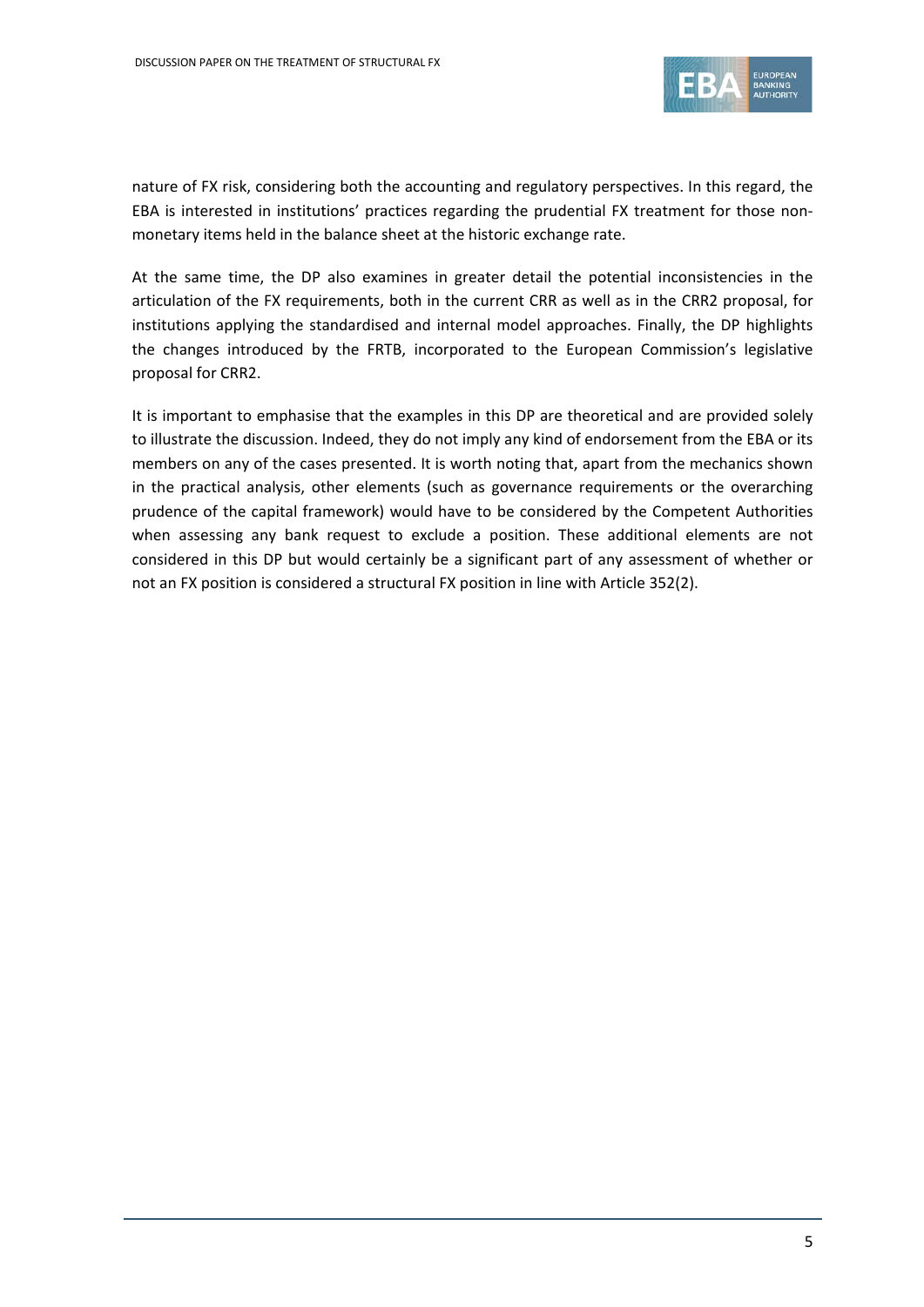

# 3. Background and Rationale

- 1. The structural FX provision in Article 352(2) of the CRR is today subject to various interpretations that have led to differences in its application both in EU Member States and across banks. In order to ensure a harmonised approach, this Discussion Paper (DP) outlines a number of considerations on the application of the structural FX provision in the CRR with a view of gathering feedback on banks' current practices.
- 2. It is also important to note that, even if this DP mainly considers practices under the current CRR, a similar provision exists under the CRR2 proposal<sup>[1](#page-5-0)</sup> issued by the European Commission in November [2](#page-5-1)016, which again builds on the 'Fundamental Review of the Trading Book' (FRTB)<sup>2</sup>, published by the Basel Committee of Banking Supervision (BCBS) in January 2016. The interpretation of the structural FX provision will therefore continue to be of importance under the new framework, given the similar nature of the provisions in the CRR2 proposal.
- 3. The application of this provision could have a significant effect on capital requirements. This raises potential concerns about the level playing field, as it could lead to significant differences in capital requirements across institutions with similar exposures. The EBA is therefore of the view that a more harmonised application and enforcement of Article 352(2) is potentially necessary. In order to harmonise existing practices the EBA is considering producing own initiative guidelines on the practical implementation of the 'structural FX' provision contemplated in Article 352(2) of the CRR.
- 4. This is an area where the EBA believes that further input from stakeholders is necessary at an early stage, before considering how further convergence is needed. Therefore, the EBA is seeking preliminary input on the subject in order to fully identify existing industry practices. The DP also provides an overview of the interlinkages with other provisions, especially with the accounting framework, and identifies the elements, which in the view of the EBA would appear to play a significant factor in the determination of capital requirements.
- 5. This DP is structured as follows:
	- a. The current regulatory treatment of relevant structural FX positions is given in section 4.1, which outlines the CRR provisions and highlights the main differences between the EU regulation and the BCBS current market risk framework.
	- b. Section 4.2 discusses the nature of FX risk, assessing the interaction between the accounting and prudential frameworks. This section shows that there are two

l

<sup>1</sup> See http://eur-lex.europa.eu/legal-content/EN/TXT/?uri=COM:2016:0850:FIN.

<span id="page-5-1"></span><span id="page-5-0"></span><sup>&</sup>lt;sup>2</sup> See http://www.bis.org/bcbs/publ/d352.htm.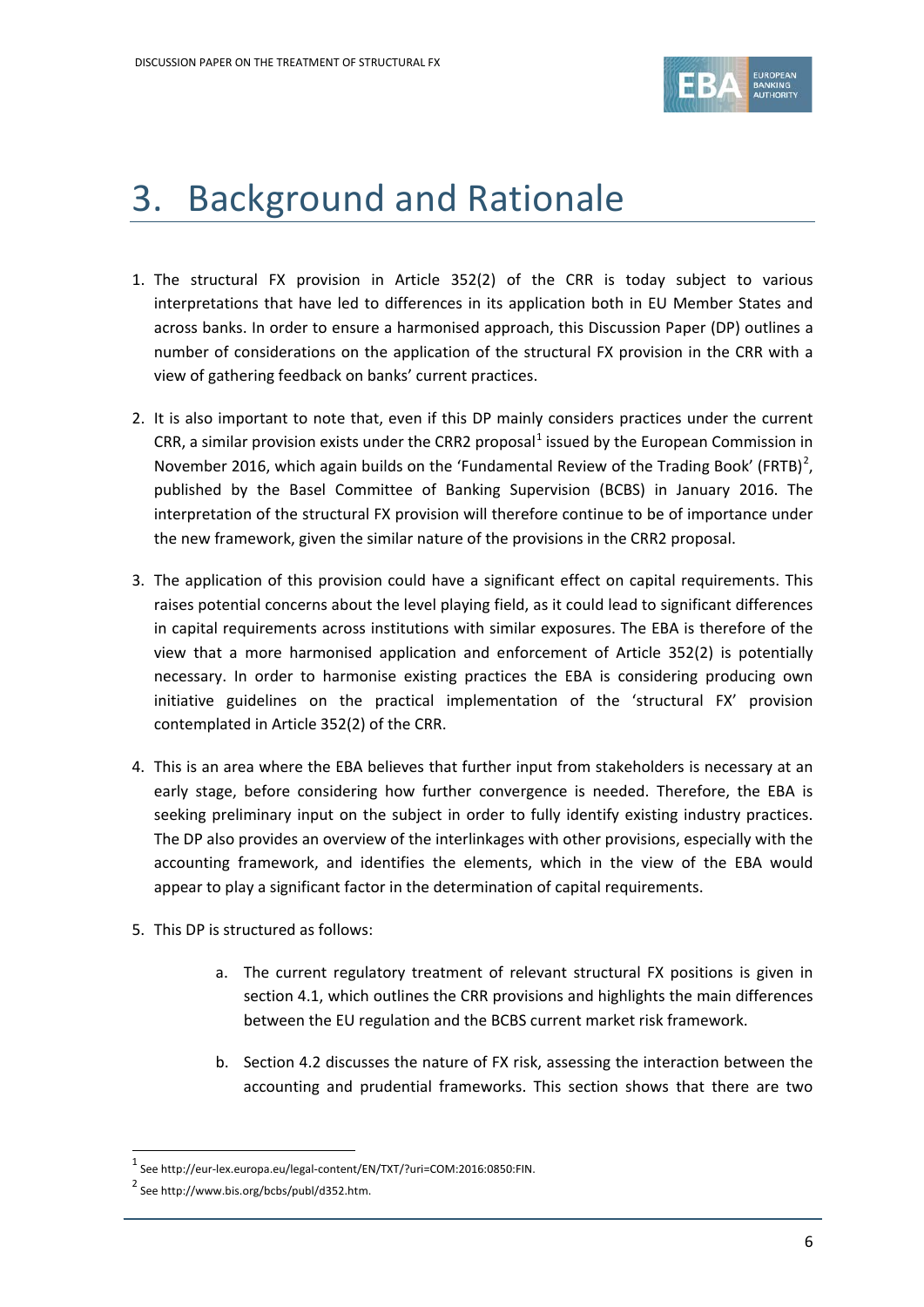

possible interpretations regarding the market FX treatment that should be applied for those items which banks held in the balance sheet at historic FX rates.

- c. Section 4.3 provides a stylised example of the application of the structural FX provision, which illustrates how capital ratios may be sensitive to FX movements despite having their FX assets totally matched with liabilities in the same currency.
- d. Section 4.4 discusses some general elements that will have to be clarified in any guidelines on the structural FX treatment, such as the maximum size and directionality of the position to be potentially excluded (also considering minimum capital levels established in Article 92(1) of the CRR), or the possible assessment of instruments as an alternative to 'positions' in the application of any structural FX exclusion.
- e. Section 4.5 provides an overview of the cases where the exclusion of FX positions may be justified. Annex 1 lays out illustrative examples of the theoretical implications of applying different structural FX exclusions. These simplified examples in Annex 1 attempt to illustrate the different balance sheet elements that may need to be considered in the articulation of the FX provision, such as (i) the level of the capital ratio, (ii) the accounting treatment, in particular the presence of items held at historic cost, (iii) the 'density' of the RWAs stemming from the positions denominated in the foreign currency, or (iv) the existence of items deducted from capital. Section 2.2 of Annex 1 illustrates the case of a consolidated group. Annex 1 also provides an assessment of the impact of the application of the structural FX on both the individual and consolidated capital ratios.
- f. Finally, section 4.6 discusses potential implications of the CRR2 proposal, which will incorporate the FRTB framework into EU legislation, regarding the application of the structural FX provision.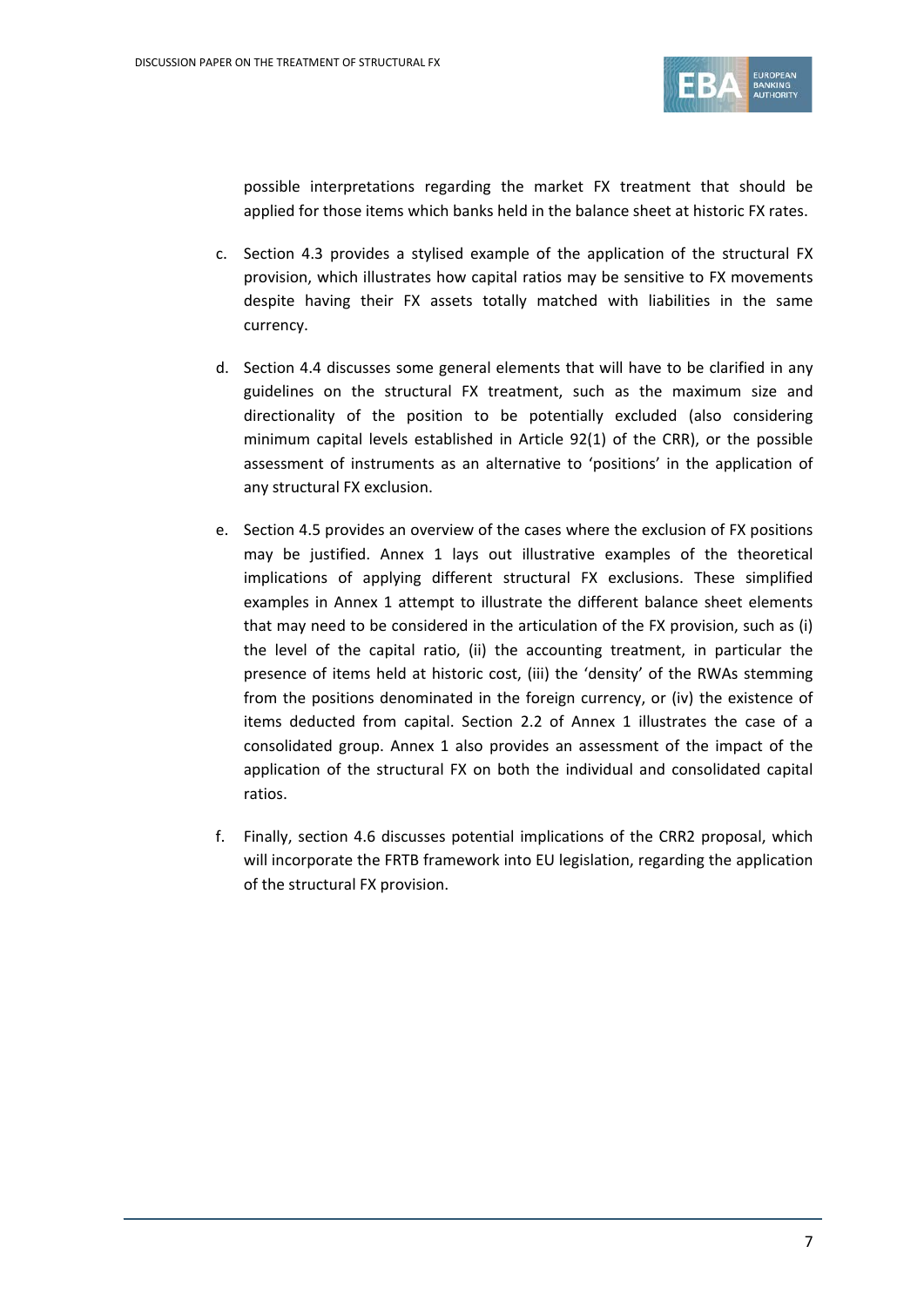

# 4. Discussion

## 4.1 Treatment of the structural FX in the CRR and Basel.

- 6. This section provides an overview of the regulatory treatment of the structural FX provision both in the CRR and in the current Basel frameworks. The section also discusses the main differences between both texts.
- 7. Article 352(2) of the CRR states that:

*'Any positions which an institution has deliberately taken in order to hedge against the adverse effect of the exchange rate on its ratios in accordance with Article 92(1) may, subject to permission by the competent authorities, be excluded from the calculation of net open currency positions. Such positions shall be of a non-trading or structural nature and any variation of the terms of their exclusion, subject to separate permission by the competent authorities. The same treatment subject to the same conditions may be applied to positions which an institution has which relate to items that are already deducted in the calculation of own funds.'*

- 8. The provision allows Competent Authorities to authorise, on an ad hoc basis, the exclusion of FX 'positions' taken deliberately by firms to hedge against the adverse effect of exchange rates on capital ratios where those positions are of a non-trading or structural nature. According to the rationale behind this treatment, a fully 'matched' currency position (which is the same as a fully closed position or 'no position') would not imply a matched capital ratio<sup>[3](#page-7-0)</sup>.
- 9. The starting point of the EBA analysis is that the provision has a rather limited scope of application, as the hedging activity must be '*deliberately taken in order to hedge against the adverse effect of the exchange rate on its ratios in accordance with Article 92(1)'*. Specifically, this is totally different from hedging specific exposures and would indicate that only positions taken to hedge the overall FX risk of the capital ratios, i.e. at the level of the overall balance sheet of the bank, can be taken into consideration.
- 10.In addition, the CRR wording in Article 352(2) which states that 's*uch positions shall be of a non-trading or structural nature'* would appear to limit the use of the provision for positions outside the trading book, though it is not entirely clear whether or not 'non-trading or structural nature' is exactly the same as 'banking book' positions.
- 11.It is important to stress that such exclusions would always be subject to individual permissions granted by Competent Authorities. Consequently, in the view of the EBA, the provision should clearly be subject to significant restrictions and intended strictly to target structural FX

<span id="page-7-0"></span> $3$  A matched portfolio of foreign assets and liabilities may result in a reduction in the capital ratio if the domestic currency depreciates.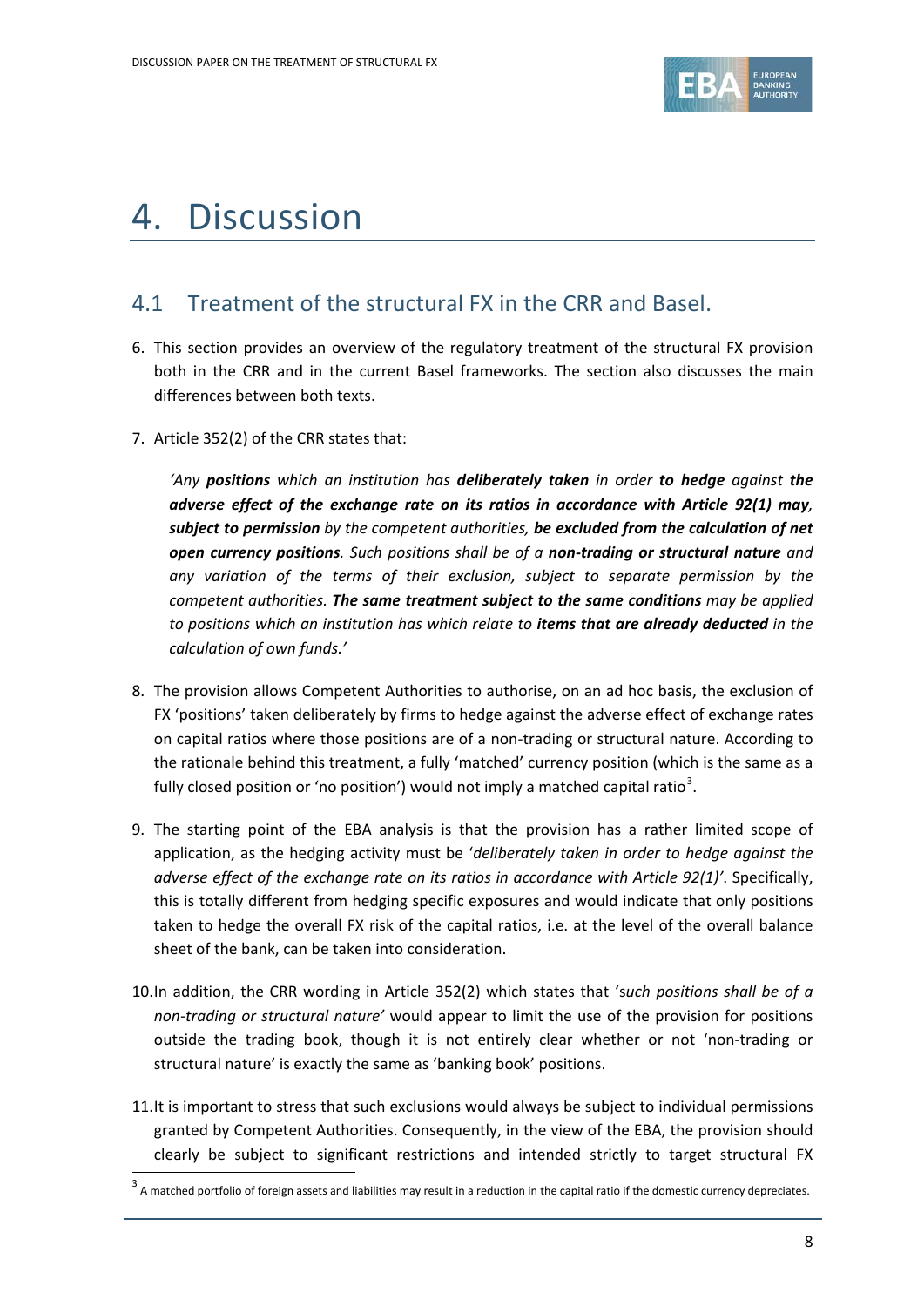

positions of a firm, for instance because of lending activities. It does not, however, exclude positions taken to hedge overall FX imbalances.

- 12.As a general principle this implies that institutions with no or very limited cross-border activity and FX risk taken solely in the context of trading book positions would not qualify for the provision. The provision would be relevant mainly, for instance in the context of a cross-border group with financial reporting in a single currency, but exposure from lending activities in cross-border subsidiaries or branches.
- 13.Such a reading would also appear to be consistent with the Basel framework, on which the CRR is based, and reflects the wording in the Basel framework (paragraphs 718(xxxvii) and 718(xxxviii) of the market risk amendment), which provides some rationale concerning the exclusion of these positions from own funds requirements:

*718(xxxvii). 'A matched currency position will protect a bank against loss from movements in exchange rates, but will not necessarily protect its capital adequacy ratio. If a bank has*  its capital denominated in its domestic currency and has a portfolio of **foreign currency** *assets and liabilities that is completely matched, its capital/asset ratio will fall if the domestic currency depreciates. By running a short position in the domestic currency the bank can protect its capital adequacy ratio, although the position would lead to a loss if the domestic currency were to appreciate.'*

*718(xxxviii).'Supervisory authorities are free to allow banks to protect their capital adequacy ratio in this way. Thus, any positions which a bank has deliberately taken in order to hedge partially or totally against the adverse effect of the exchange rate on its capital ratio may be excluded from the calculation of net open currency positions, subject to each of the following conditions being met:*

- *• Such positions need to be of a "structural", i.e. of a non-dealing, nature (the precise*  definition to be set by national authorities according to national accounting standards and *practices);*
- *• The national authority needs to be satisfied that the "structural" position excluded does no more than protect the bank's capital adequacy ratio;*
- *• Any exclusion of the position needs to be applied consistently, with the treatment of the hedge remaining the same for the life of the assets or other items.'*
- *14.*The wording in Basel also considers that items deducted from capital should be part of the structural position; however, it includes a third case which is not contemplated in the CRR:

*718(xxxix). 'No capital charge need apply to positions related to items that are deducted from a bank's capital(…) nor to other long-term participations denominated in foreign currencies which are reported in the published accounts at historic cost. These may also be treated as structural positions'*

*15.*The EBA considers that while the overall use of the provision is fairly restrictive, there are still several aspects of its application that are unclear.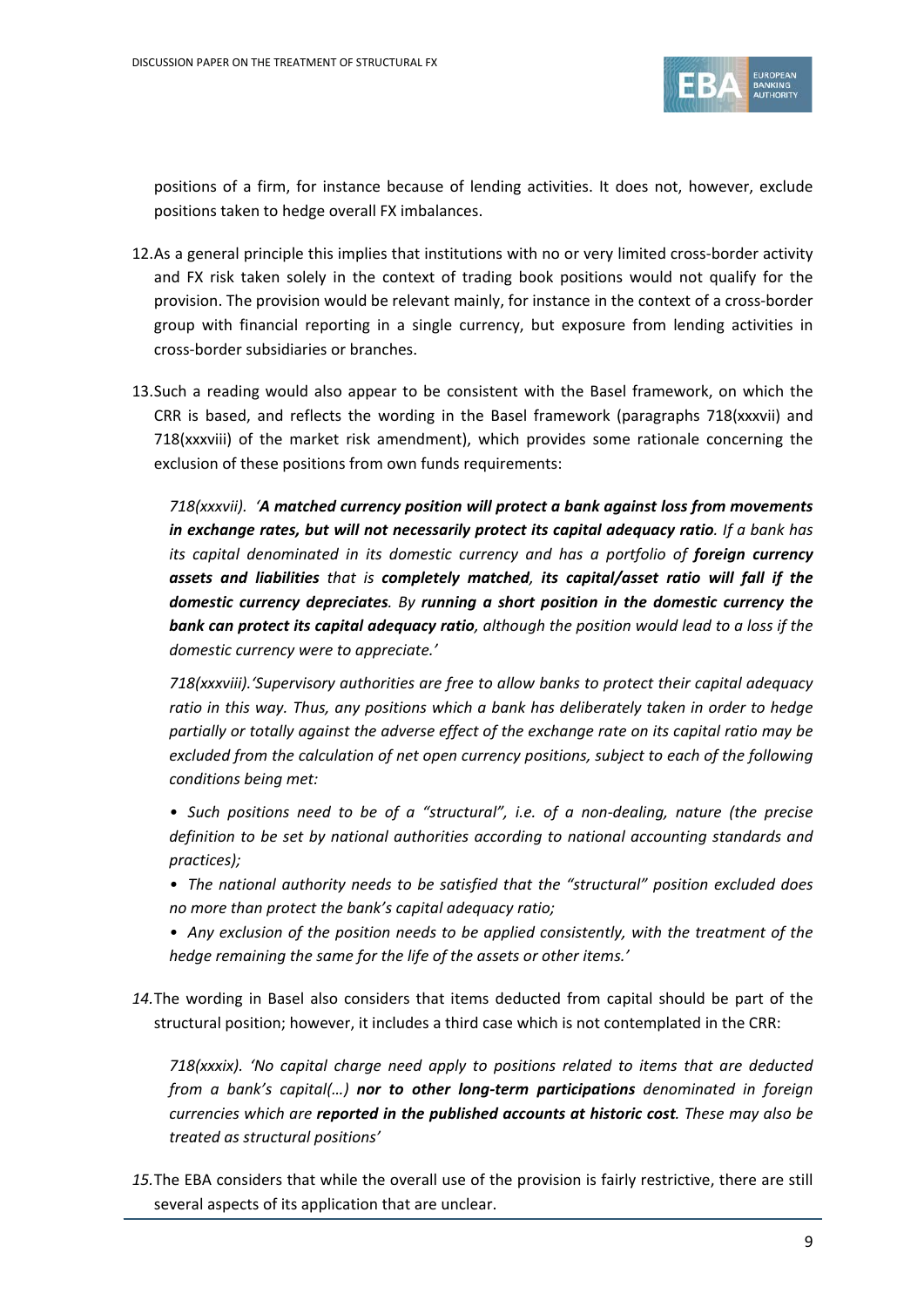

# 4.2 Interactions between the accounting and prudential treatments of FX risk

- 16.Before assessing what positions may be excluded under the structural FX provision, it is important to clarify the scope of the FX capital charge and its links to the accounting framework. In particular, from an accounting point of view, it is worth considering those items which are held in the balance sheet at the exchange rate which was observed on the day of the transaction (i.e. the historic rate). At the same time, it is also appropriate to examine in greater detail the CRR requirements that institutions shall follow to determine their FX positions.
- 17.From an accounting perspective it is worth looking at the differentiation between monetary and non-monetary items (see IAS 21):
	- Monetary items: would refer to assets/liabilities to be received or paid in a fixed or determinable amount of money. For all these items, regardless of whether they are reflected at historic cost or at fair value, the FX rate applied shall be that of the reporting date.
	- Non-monetary items: for a typical bank this would cover real estate and equity. These items should be translated using the exchange rate at the date of the transaction, unless they are designated FV, either applying FV option or if they are held with trading intent. Accordingly, the participations in subsidiaries in the individual balance sheet, as well as real estate items, are likely to be reported using the exchange rate at the date of the transaction, although this may not always be the case.
- 18.It is debatable whether non-monetary items, reflected using the exchange rate at the date of the transaction in the accounts, should or should not be subject to market risk FX capital charges, considering the fact that these items may not change their balance sheet value with the movements in the exchange rates.
- 19.There seem to be two points of view related to this. According to the first, the scope of positions to be considered for the overall net foreign exchange position pursuant to Article 352 CRR comprises the items mentioned in paragraph (1) of that article which are denominated in foreign currency irrespective of their accounting treatment.
- 20.This view would be supported by the fact that many banking book non-monetary items tend to be at historic cost. In addition it is clear that, in the Basel framework, positions at both market and book value are included in the scope of the capital charges. Indeed, paragraph 6 of the original BCBS market risk amendment notes that:

*'The capital charges for foreign exchange risk and for commodities risk will apply to banks' total currency and commodity positions, subject to some discretion to exclude structural foreign exchange positions. It is understood that some of these positions will be reported and hence evaluated at market value, but some may be reported and evaluated at book value.'*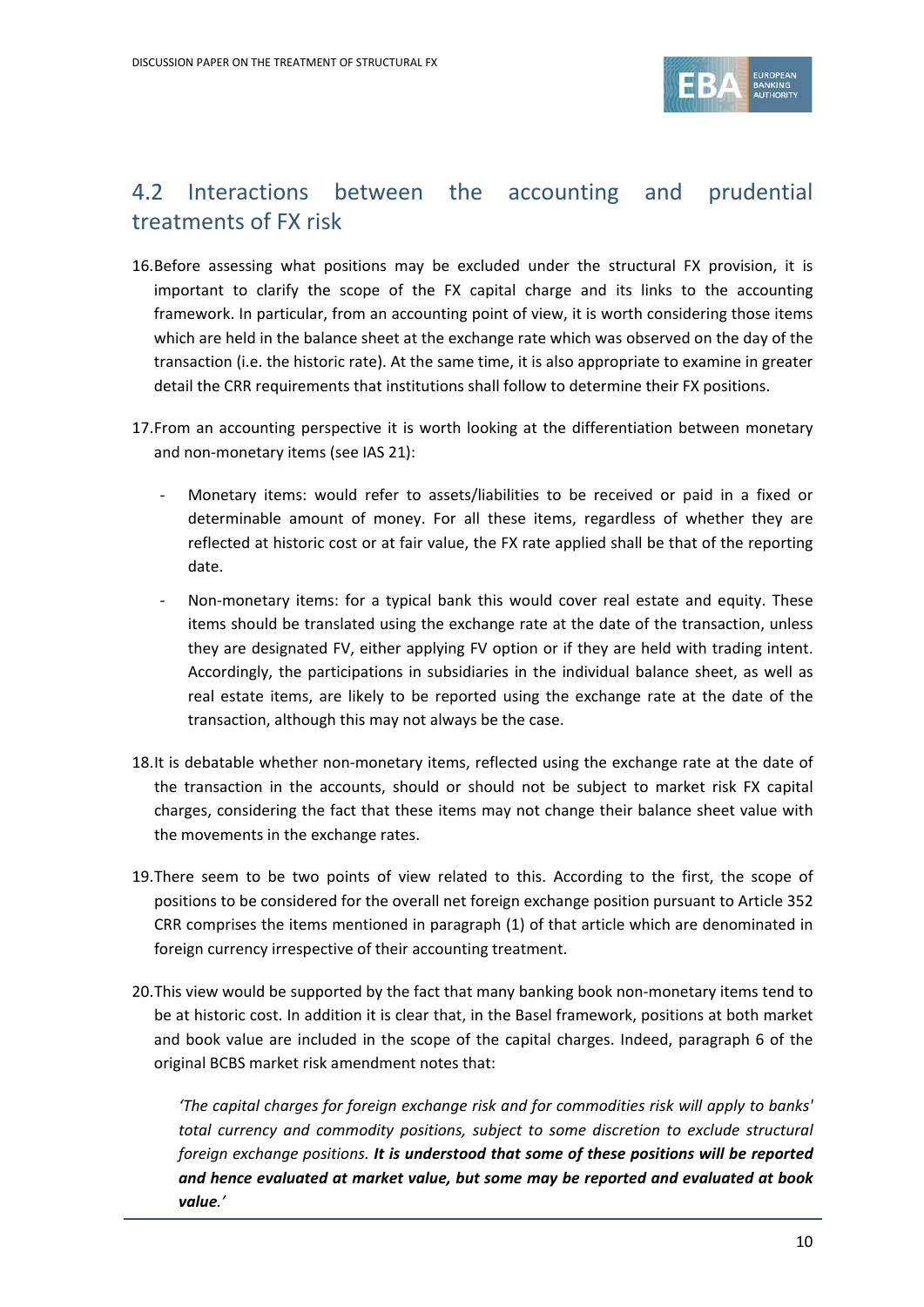

- 21.In addition, the fact that Basel allows the exclusion of items held at historic cost as part of the structural FX treatment (as previously noted) clearly implies that these positions should be included in the calculation of the net open position. Although this is not clearly stated in the CRR, the EBA considers at this stage that this is the appropriate treatment under the current CRR.
- 22.However, an alternative view could be that historic cost instruments should not be included in the overall net foreign exchange position. This interpretation would stem from IFRS Conceptual Framework point 4.55, under which measurement would be the process of determining the monetary amounts at which the elements of the financial statements are to be recognised and carried in the balance sheet and income statement. This involves the selection of the particular basis of measurement. A number of measurement bases are employed to varying degrees, and in varying combinations, in financial statements. They include historic cost, current cost, realisable (settlement) value and present value.
- 23.According to this interpretation, for the purpose of IFRS 7, currency risk would not arise from financial instruments that are non-monetary items or from financial instruments denominated in the functional currency (reporting currency).<sup>[4](#page-10-0)</sup> This would imply that positions booked at the time of their acquisition using historic exchange rate would be considered as positions in the bank's reporting currency.
- 24.This interpretation would provide coverage to the third case noted in the current Basel framework (i.e. the possibility of treating items at historic cost as structural positions) though it would make compulsory the exclusion (or rather 'non-inclusion') of all items held at historic cost for the purpose of calculating the net FX position.
- 25.However, in the context of the accounting discussion, it is also worth considering the impairment rule (IAS 21.25), whereby an FX loss might be recognised as impairment instead of market loss, and would still affect the P&L of the relevant institution.<sup>[5](#page-10-1)</sup> Accordingly, a sharp FX move may produce a loss, which would be recognised as impairment instead of market loss. Regardless of this, the effect of (significant) drops in the exchange rate would still affect the P&L of the institution.
- 26.In Annex 1 of this DP, the EBA provides a simplified assessment of the effect that items held at historic cost could have on the application of the structural FX provision, but, regardless of this possibility, it also seeks stakeholders' feedback on their market treatment for the banking book FX positions held at the historical FX rate. Additionally, if these banking book items are included in the net FX position, the actual position that should be considered needs to be

<span id="page-10-0"></span> $4$  The essential feature of a non-monetary item is the absence of a right to receive (or an obligation to deliver) a fixed or determinable number of units or currency. Non-monetary items that are measured in terms of historical cost in a foreign currency shall be translated using the exchange rate at the date of the transaction

<span id="page-10-1"></span> $<sup>5</sup>$  Under this rule, the carrying amount should be the lower of the current value and its recoverable amount. For non-monetary items</sup> measured at historical cost the carrying amount is determined by comparing: a) the historical cost at the rate at the date of the transaction; and b) the net realisable value or recoverable amount translated at the date when the value was determined.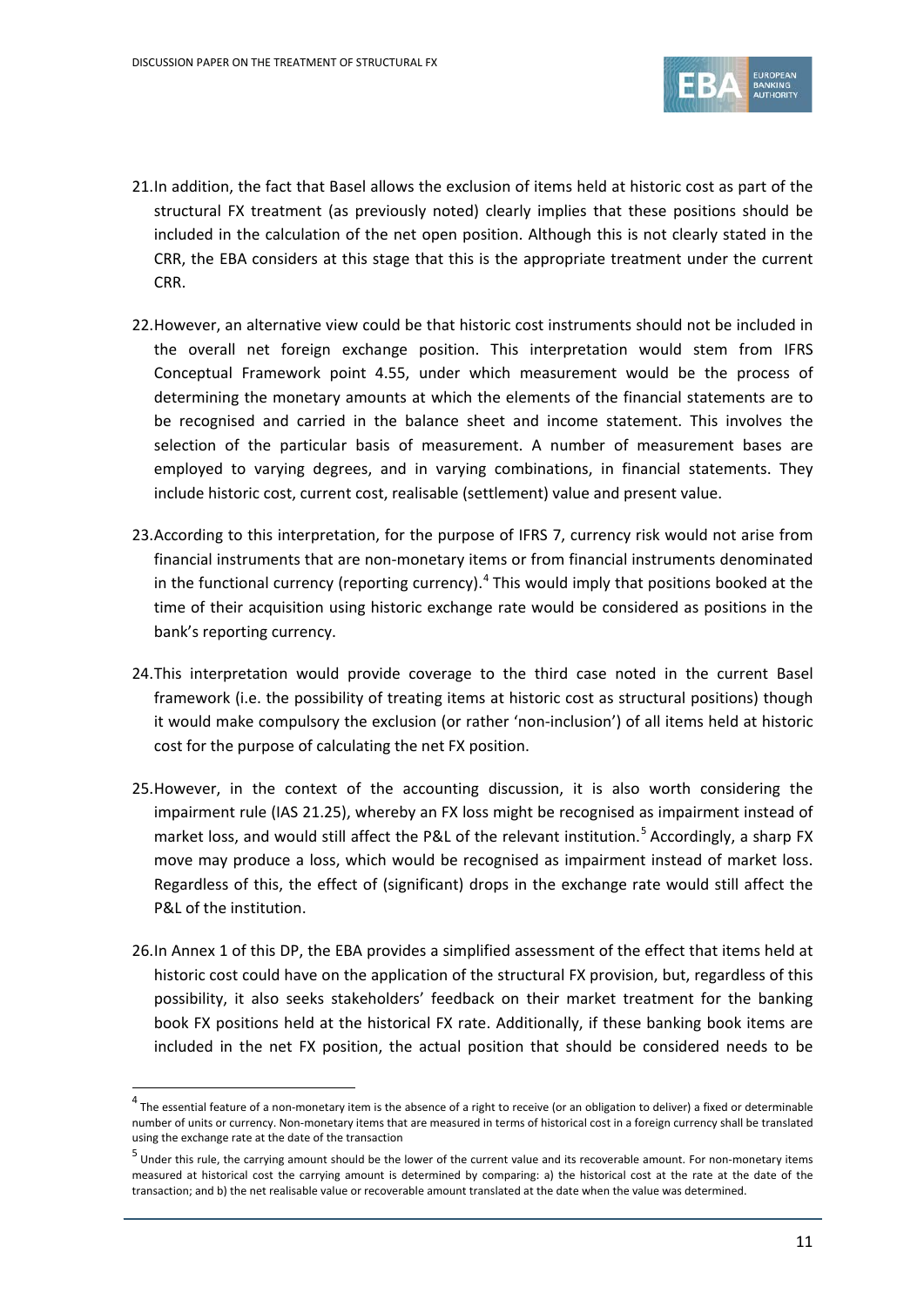

clarified, i.e. the value converted at the historic FX rate or the last FX rate available, as with the monetary positions.

**Question 1.** What is your current practice regarding the treatment of FX non-monetary items held at the historic FX? In particular, do you include these items in the overall net foreign exchange position pursuant to Article 352 CRR? If you include them, what value (i.e. historic or last FX rate) do you use for the purpose of computing them? How do you manage such positions from an FX point of view?

- 27.An additional element of the current regulation related to FX positions which may be worth clarifying stems from the differences between the standardised and internal model regulatory frameworks. As has been previously mentioned, the current treatment of structural FX is established in Article 352, which is located in Title IV, Chapter 3 of the CRR. That Chapter deals with the FX treatment under the standardised rules. Importantly, the same article also specifies the requirements for the calculation of the 'net foreign exchange position'.
- 28.In this regard, it is worth noting that there are no rules in the internal model part of the CRR (Chapter 5) regarding the calculation of the net FX position or the possible exclusion of structural FX. While it may be argued that the determination of the net FX open/structural position is common for both IMA and SA, this may not be entirely clear.
- 29.The EBA is of the view that the exemption should be available regardless of the approach followed by the institution to capitalise market risks<sup>[6](#page-11-0)</sup>. The underlying risks are deemed the same under both the standardised and internal model regulatory approaches. This would imply that there should be a single scope of application article for FX (and, possibly, commodity risks), and a single rule for net position in each currency as well as for the treatment of structural FX.
- 30.Finally, it may also be worth noting that the European Commission's proposal for a Regulation amending the CRR, published on 23 November 2016, has incorporated in Article 325c the updated treatment for the structural FX established in the FRTB. This is likely to incorporate the Structural FX treatment for banks using either the FRTB internal or standardised new approaches.<sup>[7](#page-11-1)</sup>

**Question 2.** Do you share EBA's view that there is no clear risk justification for making the determination of the net FX position as well as of the structural FX exclusion dependent on the approach for the calculation of FX own funds requirements?.

<span id="page-11-0"></span> $^6$  This is also true for the determination of the net FX position.

<span id="page-11-1"></span> $^7$  At the same, the current CRR treatment for the structural FX provision also remains in place, though this would only be available for banks that carry on applying the existing SA.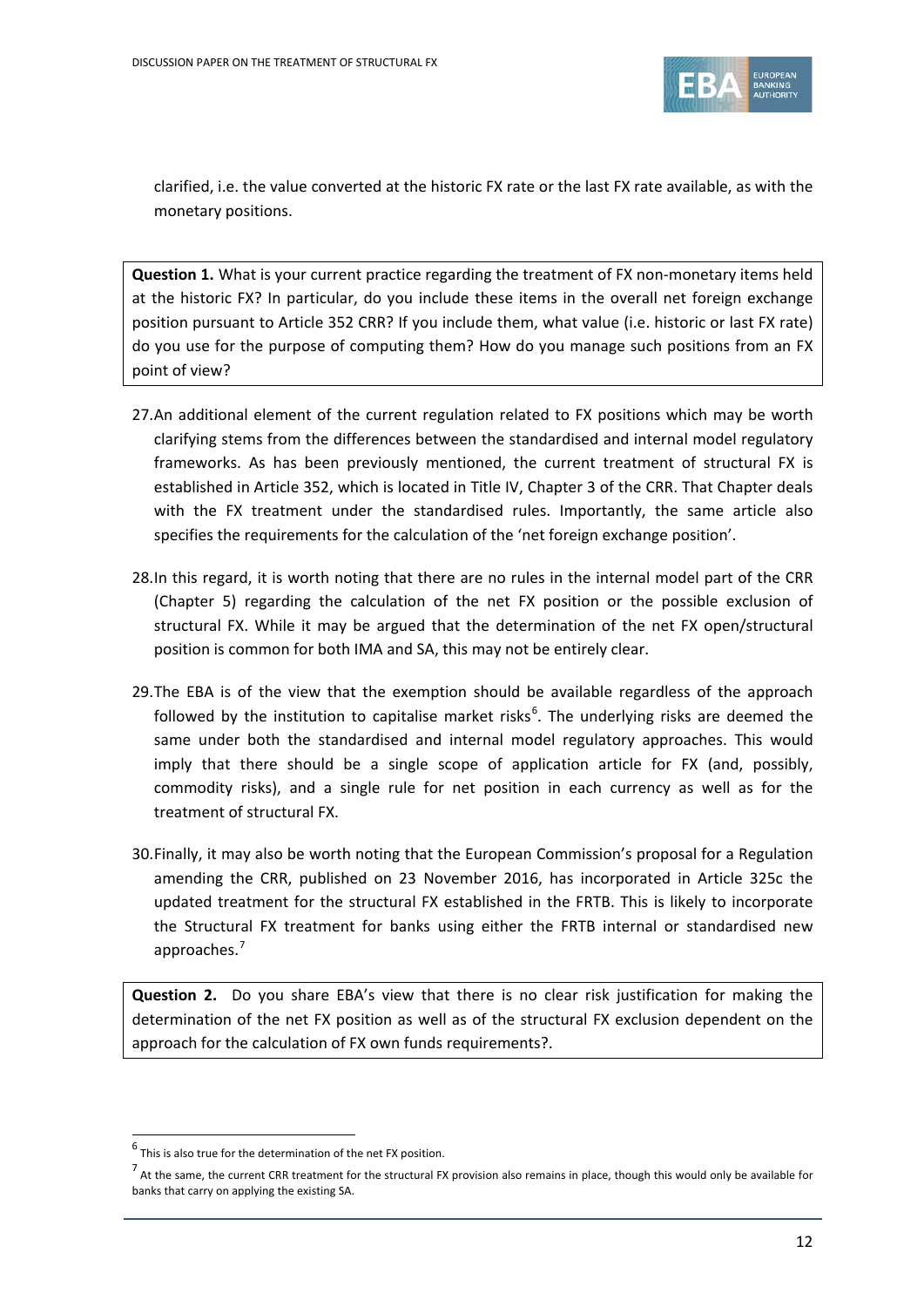

## 4.3 Illustrative example of an FX position on the capital ratio

- 31.The example below provides an illustration of the behaviour of the capital ratio when assets are denominated in foreign currency. Let us consider two banks: Bank A maintains a matched FX position while Bank B keeps open an unmatched long FX position.
- 32.It is assumed that no own funds requirements exist for market risk (except FX risk), operational risk, counterparty credit risk and CVA risk. The risk weights for credit risk are assumed to be 100%, and all assets and liabilities are translated to the reporting currency with the exchange rate of the reporting date. In this example, we consider the effect of a 15% depreciation of the domestic currency (DC), i.e. appreciation in the foreign currency<sup>[8](#page-12-0)</sup>. A similar example can be constructed for the case of depreciation in the foreign currency (not shown here).

| <b>Bank A</b>     |          |                       |       | <b>Bank B</b>     |            |                       |     |
|-------------------|----------|-----------------------|-------|-------------------|------------|-----------------------|-----|
| <b>FX Assets</b>  | 400      | <b>FX Liabilities</b> | 400   | <b>FX Assets</b>  | 400        | <b>FX Liabilities</b> | 360 |
| <b>DC Assets</b>  | 200      | <b>DC Liabilities</b> | 140   | <b>DC Assets</b>  | 200        | <b>DC Liabilities</b> | 180 |
|                   |          | <b>Capital</b>        | 60    |                   |            | <b>Capital</b>        | 60  |
| <b>Sum</b>        | 600      |                       | 600   | Sum               | 600        |                       | 600 |
| <b>FX</b><br>Open | $\Omega$ |                       |       | <b>FX</b><br>Open |            |                       |     |
| position          |          |                       | 1.000 | position          | 40         |                       |     |
| Capital           | 10%      | 60/600                |       | Capital           |            | 60/600                |     |
| Ratio             |          |                       |       | Ratio             | $10\%^{9}$ |                       |     |

|                       |       | <b>Bank B</b>            |                  |                       |     |
|-----------------------|-------|--------------------------|------------------|-----------------------|-----|
| <b>FX Liabilities</b> | 400   | <b>FX Assets</b>         | 400              | <b>FX Liabilities</b> | 360 |
| <b>DC Liabilities</b> | 140   | <b>DC Assets</b>         | 200              | <b>DC Liabilities</b> | 180 |
| <b>Capital</b>        | 60    |                          |                  | <b>Capital</b>        | 60  |
|                       | 600   | Sum                      | 600              |                       | 600 |
|                       |       | <b>FX</b><br><b>Open</b> |                  |                       |     |
|                       | 1.000 | position                 | 40               |                       |     |
| 60/600                |       | Capital                  |                  | 60/600                |     |
|                       |       | Ratio                    | 10% <sup>9</sup> |                       |     |

**Following depreciation of domestic ccy (15%)**

| <b>FX Assets</b>  | 460      | <b>FX Liabilities</b> | 460 |                | <b>FX Assets</b> | 460         | <b>FX Liabilities</b> |
|-------------------|----------|-----------------------|-----|----------------|------------------|-------------|-----------------------|
| <b>DC Assets</b>  | 200      | <b>DC Liabilities</b> | 140 |                | <b>DC Assets</b> | 200         | <b>DC Liabilities</b> |
|                   |          | Capital               | 60  |                |                  |             | Capital               |
| <b>Sum</b>        | 660      |                       | 660 | <b>Sum</b>     |                  | 660         |                       |
| <b>FX</b><br>Open | $\Omega$ |                       |     | Open           | <b>FX</b>        |             |                       |
| <b>Position</b>   |          |                       |     |                | <b>Position</b>  | 46          |                       |
| Capital           | 9%       | 60/660                |     | <b>Capital</b> |                  |             | 66/660                |
| Ratio             |          |                       |     | <b>Ratio</b>   |                  | $10\%^{10}$ |                       |

 $\overline{a}$ 

| <b>FX Liabilities</b> | 460 | <b>FX Assets</b>  | 460   | <b>FX Liabilities</b> | 414 |
|-----------------------|-----|-------------------|-------|-----------------------|-----|
| <b>DC Liabilities</b> | 140 | <b>DC Assets</b>  | 200   | <b>DC Liabilities</b> | 180 |
| Capital               | 60  |                   |       | Capital               | 66  |
|                       | 660 | <b>Sum</b>        | 660   |                       | 660 |
|                       |     | <b>FX</b><br>Open |       |                       |     |
|                       |     | <b>Position</b>   | 46    |                       |     |
| 60/660                |     | <b>Capital</b>    |       | 66/660                |     |
|                       |     | <b>Ratio</b>      | 10%10 |                       |     |

33.The simplified example shows that the capital ratio of an institution (Bank A) that maintains its FX assets completely matched with FX liabilities (i.e. no FX net position) is sensitive to movements in the foreign currency; more specifically, the capital ratio would be directionally 'short' in relation to movements in the foreign currency, since an appreciation of the foreign

<span id="page-12-0"></span> $8$  Note that the example is very simple and focuses on the basic effect of the appreciation and depreciation of the domestic currency. There are no "dynamics" such as retained earnings, nor any other effects that may arise in reality. <sup>9</sup> In case the FX exclusion under Article 352(2) is not applied the open FX position will be subject to a capital charge of 8% (equivalent to 40 in RWAs). As a consequence the capital ratio would be  $60/(600+40) = 9.375\%$ .

<span id="page-12-1"></span> $9$  In case the FX exclusion under Article 352(2) is not applied the open FX position will be subject to a capital charge of 8% (equivalent to 40 in RWAs). As a consequence the capital ratio would be 60/(600+40) = 9,375%.

<span id="page-12-2"></span> $10$  If the FX exclusion under 352(2) is not applied the open FX position would be subject to a capital charge of 8% (equivalent to 46 in RWAs). As a consequence the capital ratio would have been 66/(660+46) = 9,35%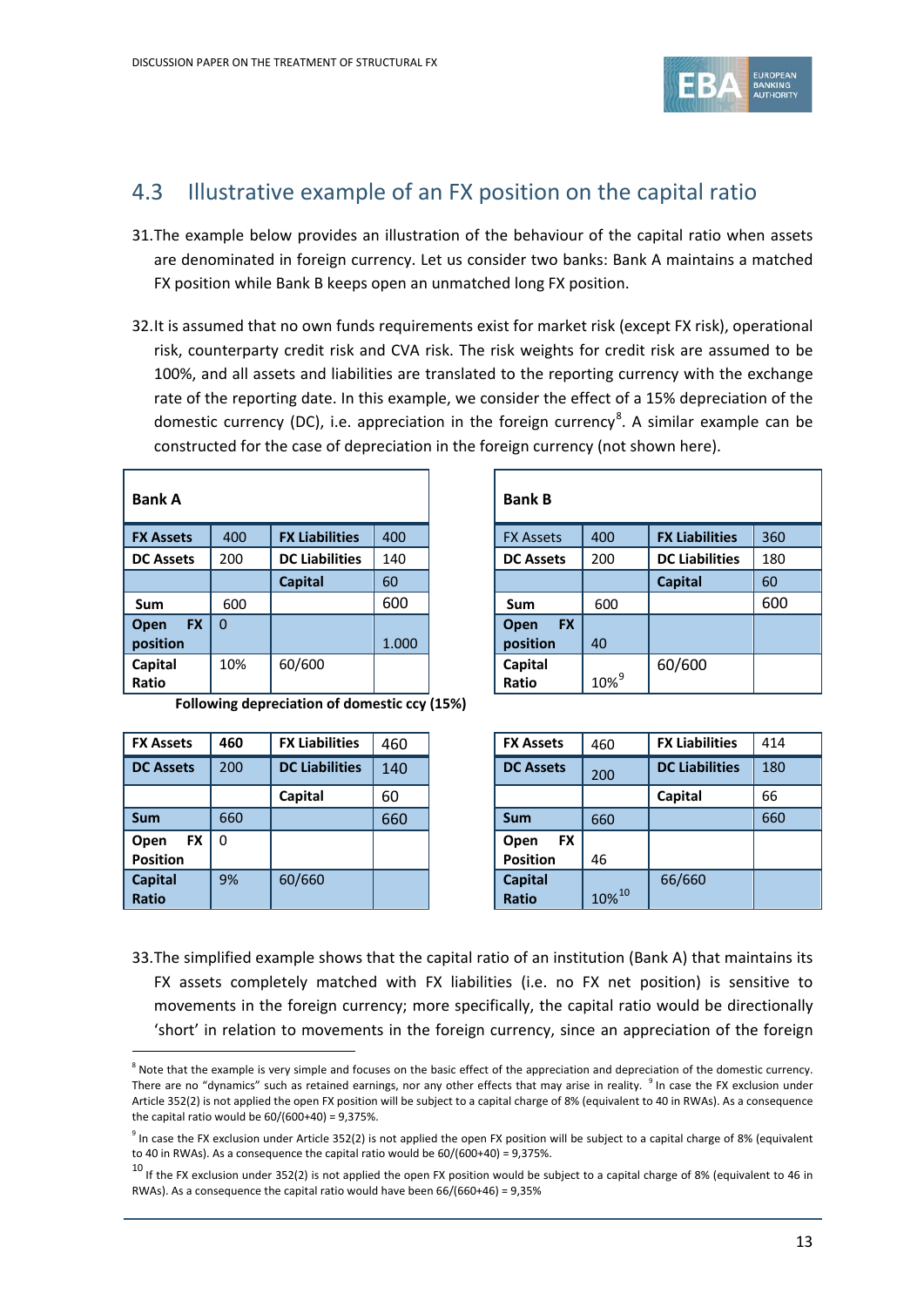

currency would decrease the ratio and a depreciation would increase it. Of course this is because the FX assets would grow or shrink depending on the currency movement, producing higher/lower RWAs to the denominator of the capital ratio while the numerator (capital) would remain unchanged.

- 34.The second institution (Bank B), which keeps a net long open position, would maintain its capital ratio constant despite movements in the foreign currency. It is worth noting that this 'perfect hedge' is generally the case not for any net long open position, but only for those meeting a specific proportion in relation to the initial capital ratio<sup>[11](#page-13-0)</sup>. It is also worth noting that the starting ratio would be the same as for the other firm (i.e. 10%) only where the structural FX exclusion contemplated under Article 352(2) of the CRR is allowed by the Competent Authority. Naturally, the ratio would be lower (9.375%) if the exclusion were not granted but, regardless of whether the Competent Authority has authorised it or not, the capital ratio remains largely hedged to movements in the exchange rate (although not completely, since in this second case the ratio would be reduced from 9.375% to 9.35%).
- 35.The symmetrical effect could be observed in case of depreciation in the foreign currency. Of course, in this second case the capital ratio improves for the first bank (since there is a reduction in RWAs, while capital remains unaffected) but the ratio remains unchanged for Bank B, as would be expected for a 'hedged' ratio.

## 4.4 Considerations around the structural FX position exclusion

- 36.As has been mentioned, the starting point of the CRR regarding the capital charges for FX risk is established in Article 352. First, the institution must determine an 'overall net foreign exchange position' by each currency; this shall be performed by netting all assets, liabilities (spot position) derivatives (forward position), guarantees, delta-equivalent positions for options etc.<sup>[12](#page-13-1)</sup>
- 37.Notably, according to the CRR wording (Article 352(2)), it would not be 'instruments' that may be excluded in the case of structural FX, but 'positions', provided the institution has deliberately taken them in order to hedge against the adverse effect of movements in the exchange rate. However, according to Article 352, each 'net position' would be the result of aggregating long and short 'gross positions' stemming from instruments (assets, liabilities and derivatives) some of which may be the result of 'trading activities' while others will result from 'non-trading activities', such as loans, deposits denominated in a foreign currency, long term capital holdings or real estate.
- 38.Therefore, it is important to acknowledge that the 'net' position by currency applied for capital purposes is the result of aggregating together all sorts of instruments, regardless of its

<span id="page-13-0"></span> $11$  In particular, a proportion that makes the relative increase in capital equal to the relative increase in total assets, thus keeping the proportion between the two magnitudes unchanged.

<span id="page-13-1"></span> $12$  As previously noted, it is debatable whether these requirements to determine the FX position would apply to all banks regardless of whether they are under SA or IMA, but for the rest of this DP it is assumed that Article 352 applies to both.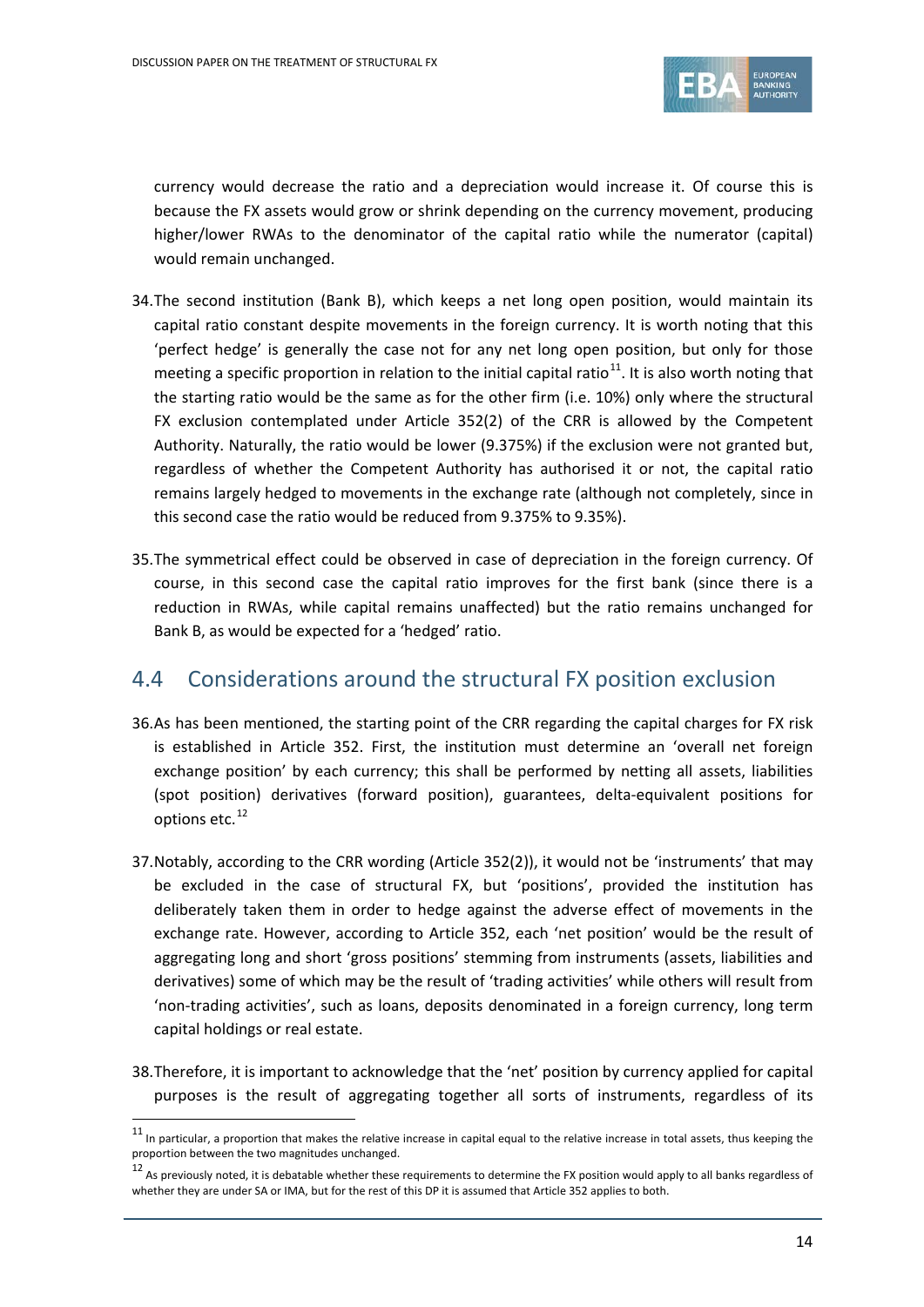

'trading' or 'structural' nature, and regardless of whether the individual instruments are booked at historic cost, marked to market or even deducted from capital. In any case, as may be seen in the examples provided in Annex 1, the accounting treatment of the instruments would have to be considered when assessing the size of the long position that needs to be 'taken' in order to hedge, partially or totally, the capital ratio.

- 39.Having said that, it is worth noting that Article 352(2) of the CRR allows the exclusion of 'positions' only if they are of a 'non-trading' or 'structural' nature; however, the CRR does not define a 'non-trading' or 'structural' position. Accordingly, there is a lack of clarity about what positions might qualify as non-trading or structural, although it does appear to conform to the trading book and non-trading book delineation in the CRR, which would be the starting point for the EBA.
- 40.Thus, one potential view is that the wording could mean that positions are limited to those stemming from banking book items only. Alternatively, we could extend this possibility to the trading book as long as they are not actively traded for proprietary profit, but taken simply to hedge the ratio. In any case, the EBA considers that this categorisation does not provide a sound risk basis to further identify which positions in the banking book are structural, or indeed, why comparable positions held in the trading book are not exempt.
- 41.The definitions of trading book and banking book, furthermore, may not be the most appropriate or relevant classification for identifying structural FX positions. Alternatively, a more qualitative and risk-focused interpretation could be taken. One argument is that the intention of limiting the exemption to non-trading or structural is to ensure that the exemptions are not broad-based, but focused and limited to a specific type of FX position.
- 42.Therefore, other position characteristics might be more indicative of a non-trading or structural position; for example, maturity (or intention to hold roll-over short-dated structural positions), the size of the position, how the position is managed within the firm, and the context of the position within the FX strategy of the firm.
- 43.When considering whether or not a position is 'deliberately taken', this could be seen as analogous to 'deliberately not closed' or 'maintained'. Within the full context of the article, the structural FX positions therefore appear to be limited to active positions taken, or maintained, with a view to hedging the ratios of the bank.
- 44.Finally, as may be observed in the previous example, it would seem that only long positions could potentially qualify to be treated as 'structural'. Indeed, if an institution maintains a net short position, the effect on P&L (and thus on the numerator of the ratio) of the fluctuations in the exchange rate would actually go in the reverse direction to the effect of the FX movement in the RWAs, exacerbating the effect of FX movements in the ratio, which is the opposite of what would justify the application of the rule (i.e. hedge the capital ratio).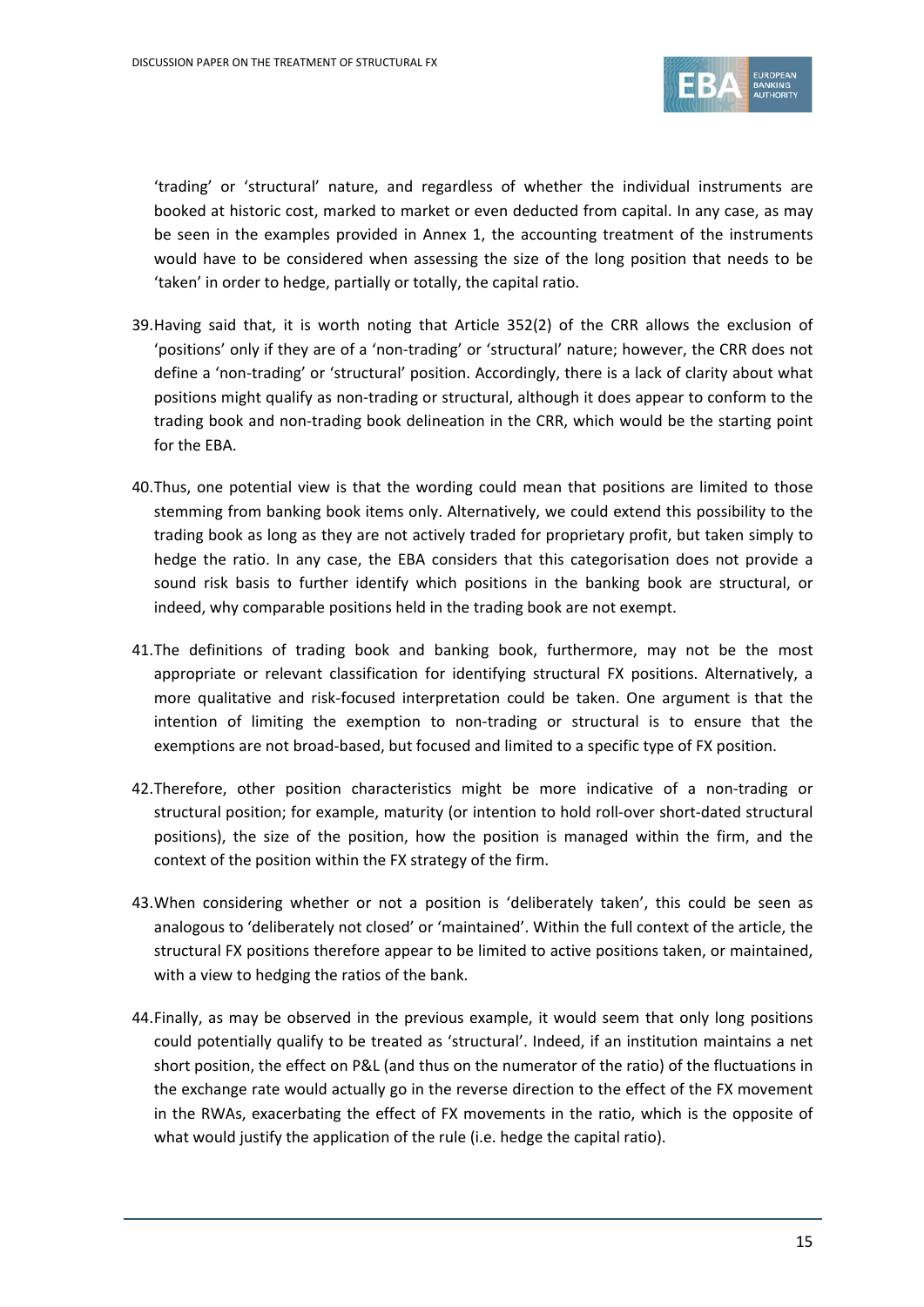

**Question 3.** Do you consider that the 'structural nature' wording in the CRR would limit the application of the structural FX provision to those items held in the banking book? Do you agree with the EBA's view that the potential exclusion should only be acceptable for long FX positions? If you consider that it should be allowed for short positions, please provide rationale and examples.

- 45.As has been noted, in addition to being non-trading in nature, Article 352 of the CRR refers to positions 'deliberately taken' to hedge against the 'adverse effect' of FX movements in the ratio. While it is clear that 'positions' are different from 'instruments' the wording might suggest that certain instruments could be excluded from the FX position (or, more precisely, the FX position stemming from those instruments), provided that they have been 'deliberately taken to hedge against the adverse effect of FX movements'.
- 46.The definition of 'deliberately taken' positions may also prove challenging as FX items would include positions that might have either been taken years ago (such as real estate or subsidiaries holdings abroad) or be the result of clients' trades, so it cannot be argued that these items have been 'deliberately taken' to protect the capital ratio. Nevertheless, given the wording of the CRR, a clear justification would always be required and it would also appear necessary to identify the specific positions.

**Question 4.** How should firms/regulators identify positions that are deliberately taken in order to hedge the capital ratio? What types of positions would this include? Do you consider that foreign exchange positions stemming from subsidiaries with a different reporting currency can be seen (on a consolidated level) as 'deliberately taken to hedge against the adverse effect of FX movements'? If yes, how do you argue that this is the case?

- 47.In addition, keeping a long position open might protect the ratio from a rise in the foreign currency, but it will also eliminate the potential benefit from a drop. This might be seen as contradictory to the CRR language, which allows the exclusion of positions provided that they hedge 'against the adverse effect' of FX movements in the ratio but does not say anything about renouncing to a potential gain in the ratio.
- 48.In this regard, a bank could buy FX options to hedge the capital ratio from a rise in the foreign currency and still be able to benefit from its drop. Of course this would imply treating 'deltaequivalent positions' that, by nature, change on a daily basis and tend to be considered 'trading book' instruments as structural FX positions.
- 49. On the other hand it may be argued that hedging is generally symmetrical, and the CRR does not state that it is not acceptable to 'lose' a potential gain in the capital ratio. In addition, the original BCBS language that provides the rationale for the structural FX provision specifically refers to this loss of a potential gain as a 'price to be paid' for hedging the ratio: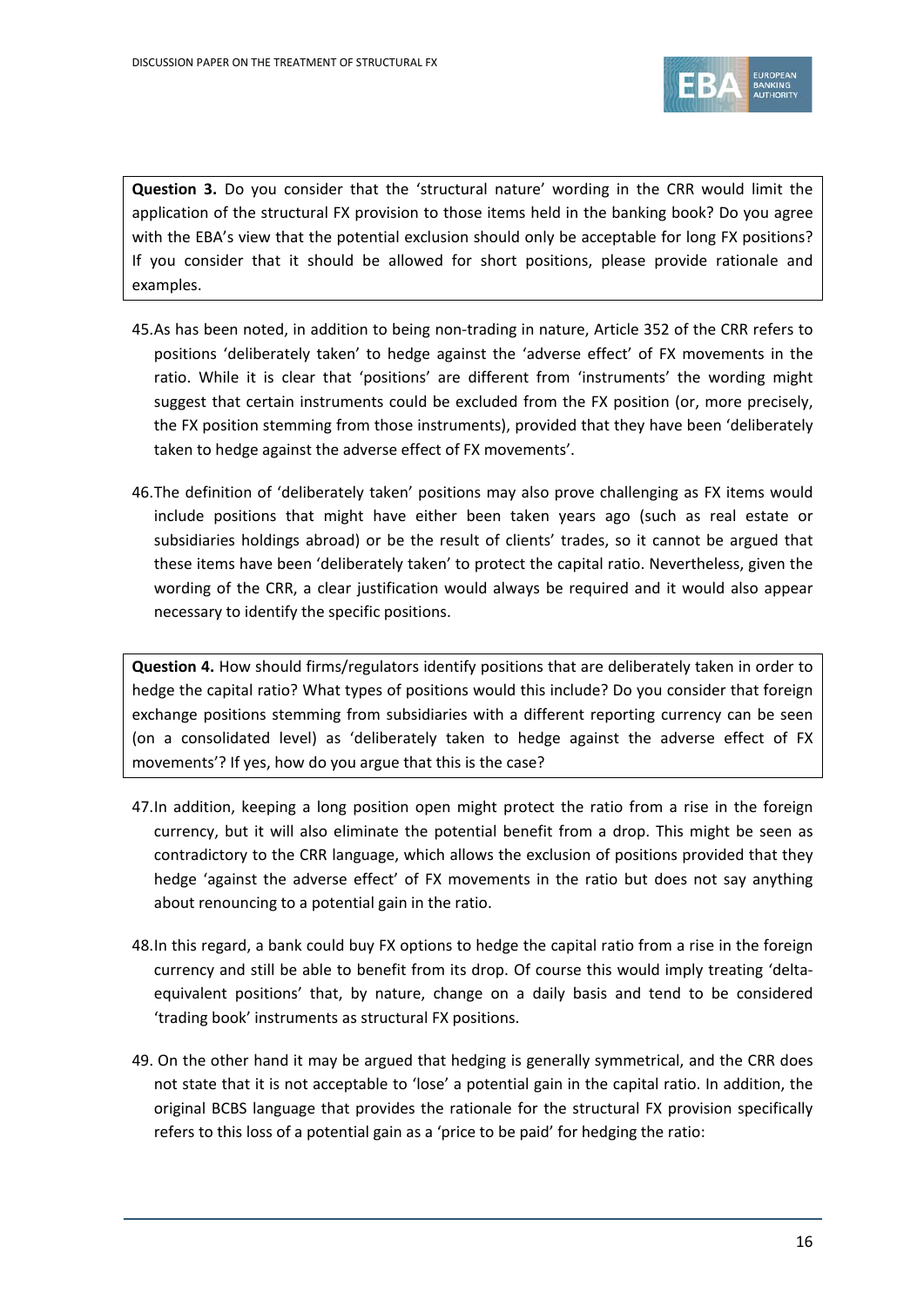

*'By running a short position in the domestic currency the bank can protect its capital adequacy ratio, although the position would lead to a loss if the domestic currency were to appreciate'*

50.Finally, by maintaining the open FX position, the bank assumes a potential loss in the value of their assets. It is of course worth noting that, regardless of whether this loss may be acceptable from a prudential perspective, any reduction in the 'net value' of the firm would go against the bank's shareholders main interest. In general, protecting the 'net value' of the firm also hedges the ratio as such, but, in the case of FX risk, protecting the 'net value' may render the ratio sensitive to FX movements. Accordingly, in this case, the rule is seeking to 'protect' the capital ratio of the firm (i.e. ensuring that for the risks reflected in the form of RWAs there is enough capital to withstand any potential losses) instead of 'protecting' the actual net value of the institution's balance sheet.

**Question 5:** Do you consider that the structural FX treatment could be applied to specific instruments instead of being understood as being applicable for 'positions'? Taking into account the risk rationale of hedging the capital ratio, do you consider that it is acceptable to renounce to potential gains in order to protect the ratio from potential losses? Do you consider that both types of hedging (i.e. reducing the sensitivity of the ratio to movements of FX in both directions, or only if the movement produces losses) are acceptable from an economic perspective? If so, do you consider that both approaches would be acceptable under Article 352?

**Question 6:** If 'structural FX' is used conceptually internally within your organisation (e.g. in risk policies, capital policies, risk appetite frameworks etc.), how do you define the notion of 'structural FX position' and 'structural hedge'? Please describe how any ratio-hedging strategies are mandated within your organisation. Are ratio-hedging strategies prescribed in risk policies approved by the board? How do you communicate structural FX risk and position taking to your external stakeholders (e.g. in Pillar 3 reports, or reporting to regulators, investors, etc.)?

## Maximum size of the structural position

- 51.As has been mentioned, in order to act as a hedge of the capital ratio, the structural position would in principle have to be long and non-trading in nature; in addition, it should be relatively stable throughout time (as would be expected for any position classified as structural). A final element to be considered relates to the maximum size of the exclusion.
- 52.Due to its own definition, the size of a structural FX position should be limited by the amount that would act as a hedge of the capital ratio, meaning totally or partially reducing its sensitivity. Following this rationale, it would not look acceptable that the sensitivity of the ratio to movements in the FX rate would change its sign (or directionality) as a result of maintaining the open position considered as structural.
- 53.An example illustrating the maximum size of the structural position to be excluded from the scope of FX risk is provided in Section 1 of Annex 1 of this DP.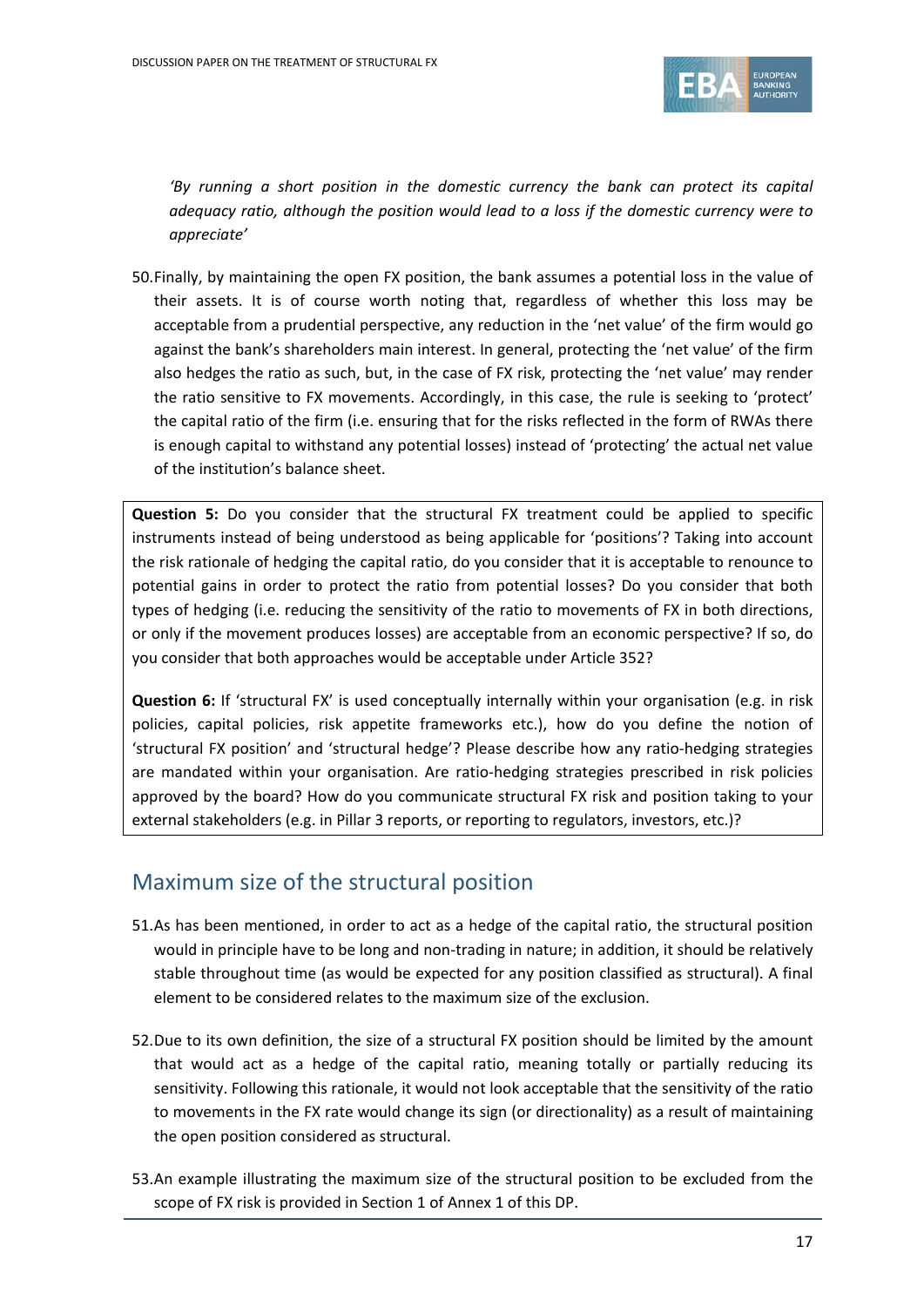

### **Consideration of the minimum capital ratio levels established in Article 92(1) of the CRR**

- 54.An additional element to be considered when assessing the maximum size of the structural FX position relates to the actual minimum level of the capital ratios required under the CRR. In this regard, Article 352(2) of the CRR refers to the FX position hedging their capital *'ratios in accordance with Article 92(1)'*. This Article establishes the minimum levels of the institution's capital ratio, expressed in terms of (i) CET1, (ii) Tier 1 and (iii) overall capital.
- 55.Accordingly, it may be considered that, for prudential reasons, the RWA relief should be limited by the minimum CET1 / Tier 1 / overall capital requirements of 4,5% / 6% / 8% respectively.

**Question 7.** Do you share the EBA's view that the maximum FX position that could be considered as structural should be the position that would ideally neutralise the sensitivity of the capital ratio to FX movements? Alternatively, in light of the reference to Article 92(1), do you consider that the size of the structural position should be limited by the minimum capital ratio levels? If this is the case, which one of the three levels established in Article 92(1) do you apply?

# 4.5 Elements to be considered in the assessment of the structural FX position

### **From an individual ratio perspective**

l

- 56.Section 2 of Annex 1 of this DP provides some 'simplified' examples to illustrate how an FX position may affect the capital ratio, from an individual perspective, under different circumstances. The examples aim to cover several accounting and capital treatments, though necessarily from a simplified perspective.
- 57.The simplified examples try to assess the various elements that may have an influence in the size of the FX position that should be maintained to hedge the capital ratio, such as: (i) the level of the capital ratio, (ii) the accounting treatment, and in particular the presence of items held at historic cost (iii) the 'density' of the RWAs stemming from the positions denominated in the foreign currency and (iv) the existence of items deducted from capital $^{13}$ .
- 58.It is worth noting that, in practice, all the elements illustrated individually in the simplified examples provided in the Annex will interact and play a joint role in the determination of the structural position for each individual bank. They will also be dynamic and change over time; however, from a regulatory perspective it is also reasonable to assume that the various elements should be relatively stable, and be of a non-trading nature, in order to be acceptable under the structural FX provision.

<span id="page-17-0"></span> $13$  The examples take the actual level of the capital ratio as a starting point; however (as noted in the previous section of this DP), the maximum position that can be considered as structural may, in the end, be limited by the capital ratio level(s) established in Article 92(1).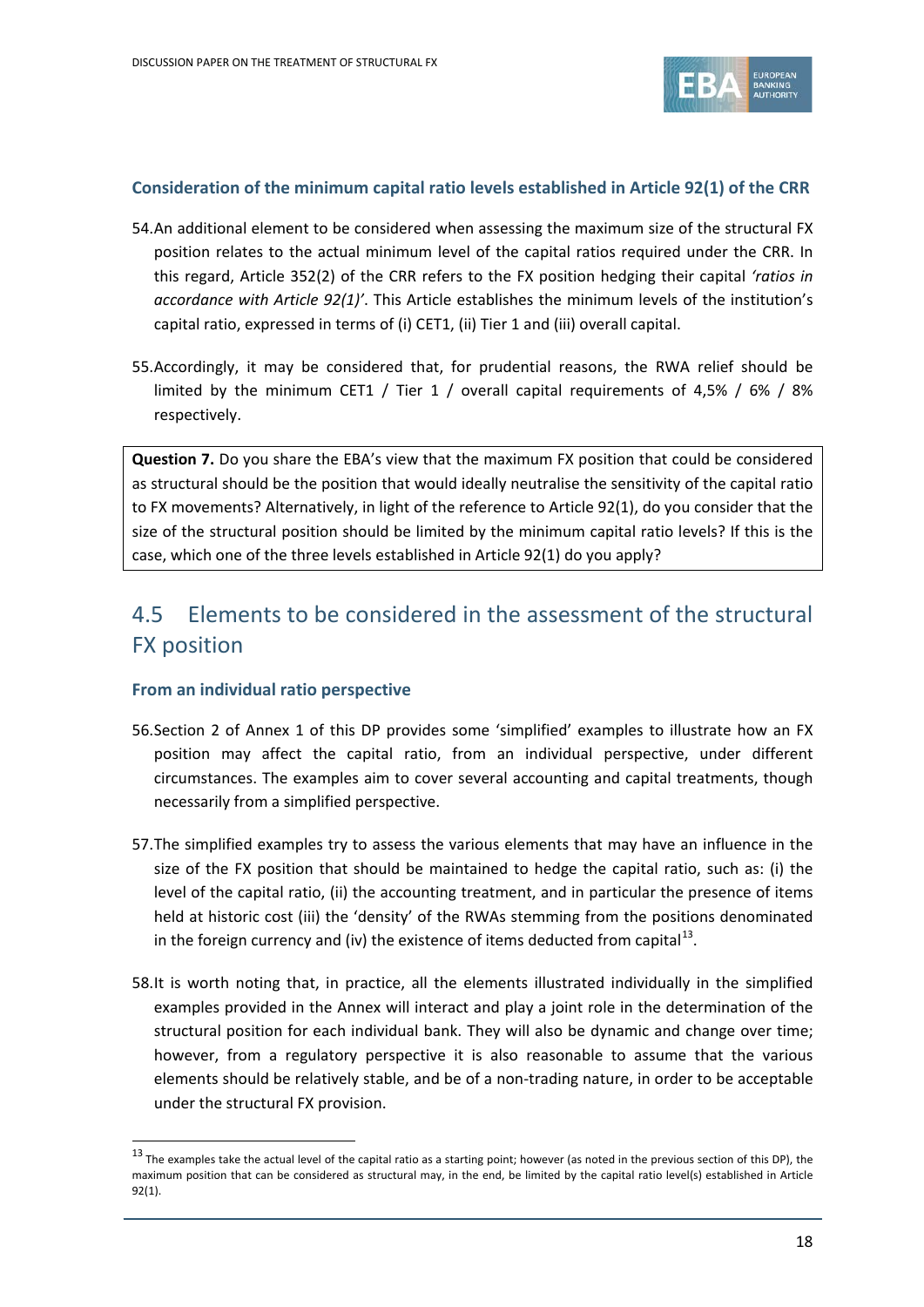

#### **From an consolidated ratio perspective**

59.In the case of a consolidated group there are two capital ratios that need to be assessed when determining whether an FX position acts as a partial or total hedge of the ratio(s):

(i) at individual level, where there is a long FX position that 'naturally' stems from the participation in the foreign subsidiary.

(ii) at consolidated level, once the elimination of the investment versus equity has taken place and the RWAs stemming from the subsidiary's risks have been integrated in the consolidated capital ratio.

- 60.In section 2.2 of Annex 1 of this DP we consider the case of a consolidated group with subsidiaries located in countries with a currency different from the group's reporting currency. The RWAs<sup>[14](#page-18-0)</sup> stemming from the foreign subsidiary are 'denominated' in the foreign currency and have to be converted into the reporting currency when calculating the consolidated ratio.
- 61.Accordingly, if the bank decides to 'hedge' the long FX position stemming from the value of the investment in the subsidiary, then the consolidated capital ratio will be 'open' to movements in the exchange rate. If the bank wants to reduce the sensitivity of the capital ratio to movements in FX, it will have to maintain part of the long FX position open<sup>15</sup>.
- 62.Compared with the 'individual' ratio case, an additional element to be considered for the consolidated case stems from the fact that three capital ratios are involved, i.e. the individual ratios of both the parent bank and the subsidiary and the consolidated ratio. The structural FX 'position' is held by the parent bank and, as illustrated in the example in section 2.2 of the Annex, should be intended to work as a hedge of the parent bank's and consolidated capital ratios<sup>[16](#page-18-2)</sup>; however, the actual levels of the individual ratios of the parent bank and the subsidiary should be considered in any assessment of the efficiency of the structural FX hedge, particularly where they are very different.

**Question 8.** How do you assess the consolidated ratio? How does your treatment differ between subsidiaries and branches?

<span id="page-18-0"></span> $14$  In this case, not just for credit as in the previous example, but also for market and operational risks

<span id="page-18-1"></span> $^{15}$  The size of the open position would depend on the level of the consolidated ratio.

<span id="page-18-2"></span> $16$  The ratio of the subsidiary is obviously not affected by changes in the exchange rate of its 'functional' currency according to IAS21.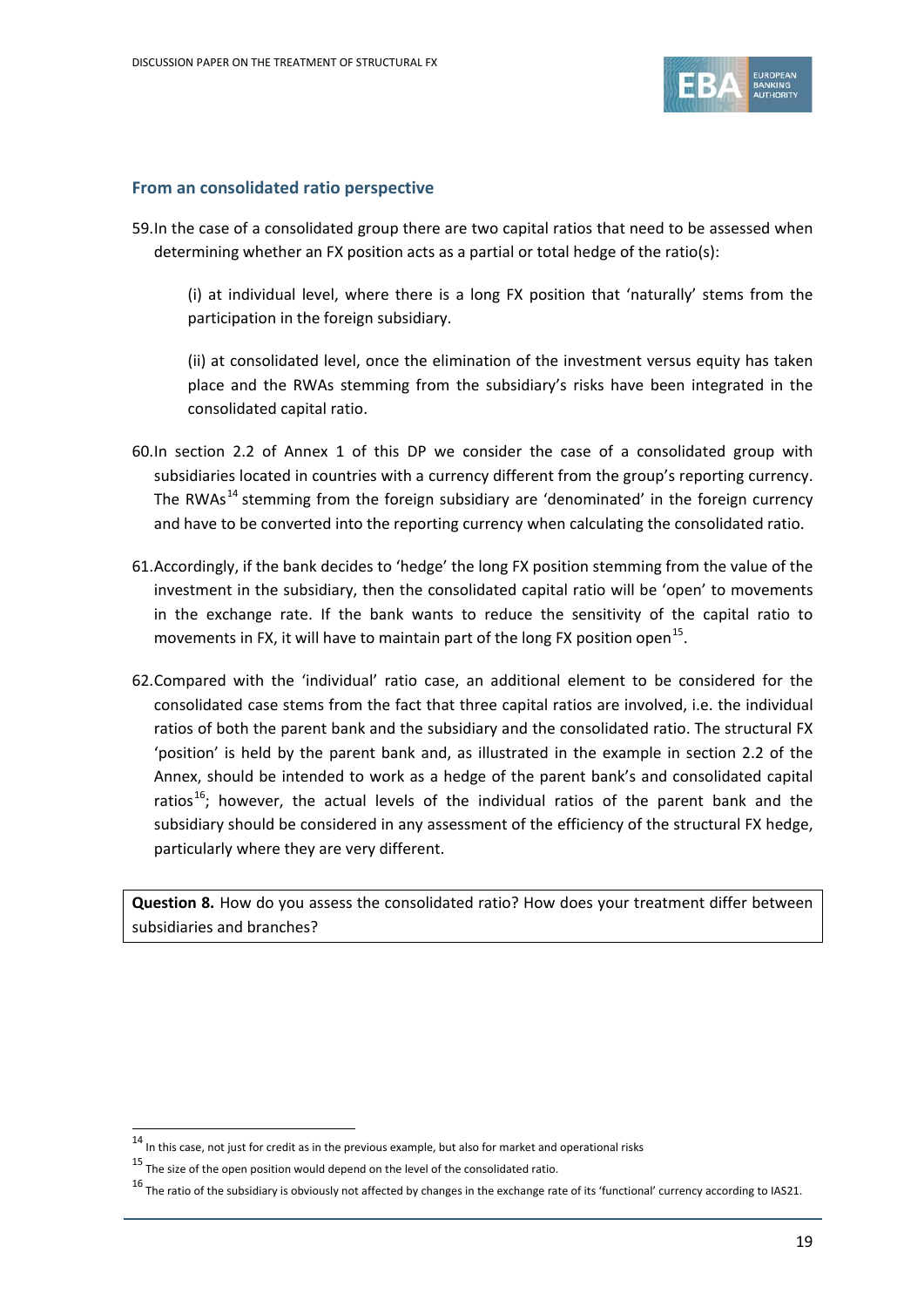

## 4.6 Treatment of the structural FX under the CRR2

63.The recently published CRR2 proposal incorporates the new BCBS FRTB market risk framework. It maintains in the possibility of excluding FX positions, though some additional restrictions have been introduced:

*'Article 325c Structural hedges of foreign exchange risk*

*1. Any position which an institution has deliberately taken in order to hedge against the adverse effect of foreign exchange rates on its ratios referred to in Article 92(1) may, subject to permission of the competent authorities, be excluded from the calculation of own funds requirements for market risks, provided the following conditions are met:*

*(a) the exclusion is limited to the largest of the following amounts:*

*(i) the amount of investment in affiliated entities denominated in foreign currencies but which are not consolidated with the institution*

*(ii) the amount of investment in consolidated subsidiaries denominated in foreign currencies.*

*(b) the exclusion from the calculation of own funds requirements for market risks is made for at least six months;*

*(c) the institution has provided to the competent authorities the details of that position, has substantiated that that position has been entered into for the purpose of hedging partially or totally against the adverse effect of the exchange rate on its ratios defined in accordance with Article 92(1) and the amounts of that position that are excluded from the own funds requirements for market risk as referred to in point (a).*

*2. Any exclusion of positions from the own funds requirements for market risks in accordance with paragraph 1 shall be applied consistently and remain in place for the life of the assets or other items.*

*3. Competent authorities shall approve any subsequent changes by the institution to the amounts that shall be excluded from the own funds requirements for market risks in accordance with paragraph 1.'*

64.Apart from the size limitation of the exclusion, which is not included in the current wording, the changes in language introduced by the CRR2 proposal might have implications regarding the applicability of the structural FX provision at individual level. Indeed, the wording restricts the exclusion to investments in affiliates, which might imply restrictions for institutions with non-equity assets denominated in a foreign currency, as well as for institutions that maintain branches in foreign jurisdictions, instead of being a banking group with a subsidiary-type structure.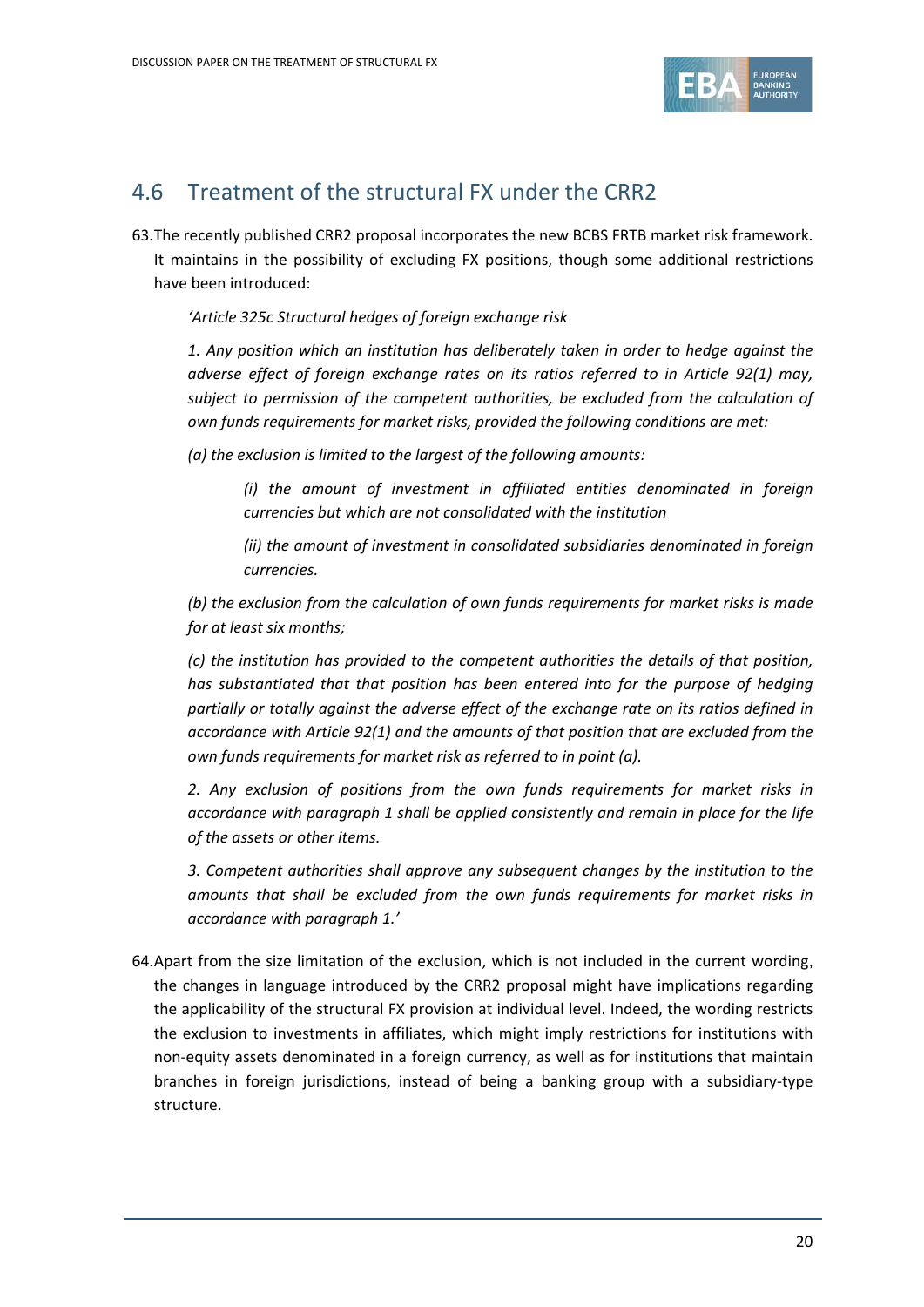

65.In addition, the two 'other' cases<sup>[17](#page-20-0)</sup> contemplated in the current Basel text are not included in the CRR2 text:

*'(i) positions deducted from capital and/or* 

*(ii) other long-term participations denominated in foreign currencies which are reported in the published accounts at historic cost.'*

66.Finally, there is a new requirement that the exclusion of the hedge must remain 'in place for the life of the assets or other items'. This might be problematic, since, by definition, equities do not have a maturity and the 'hedge' is actually the position which is maintained (i.e. not necessarily an instrument). In addition, once a decision has been taken to exclude a position from the scope of FX capital charges, it might not be possible to revert it provided that the participation in the subsidiary/affiliate remains in the balance sheet.

**Question 9.** What are your views on the CRR2 text of the structural FX article? What significant impacts might this have on your current hedging strategies?

<span id="page-20-0"></span> $17$  Of which only the first is explicitly mentioned in the CRR.<sup>18</sup> In this simple example, this follows from the fact that the ratio 'assets in FX divided by assets in DC' is equal to the ratio 'liabilities in FX divided by liabilities in DC'.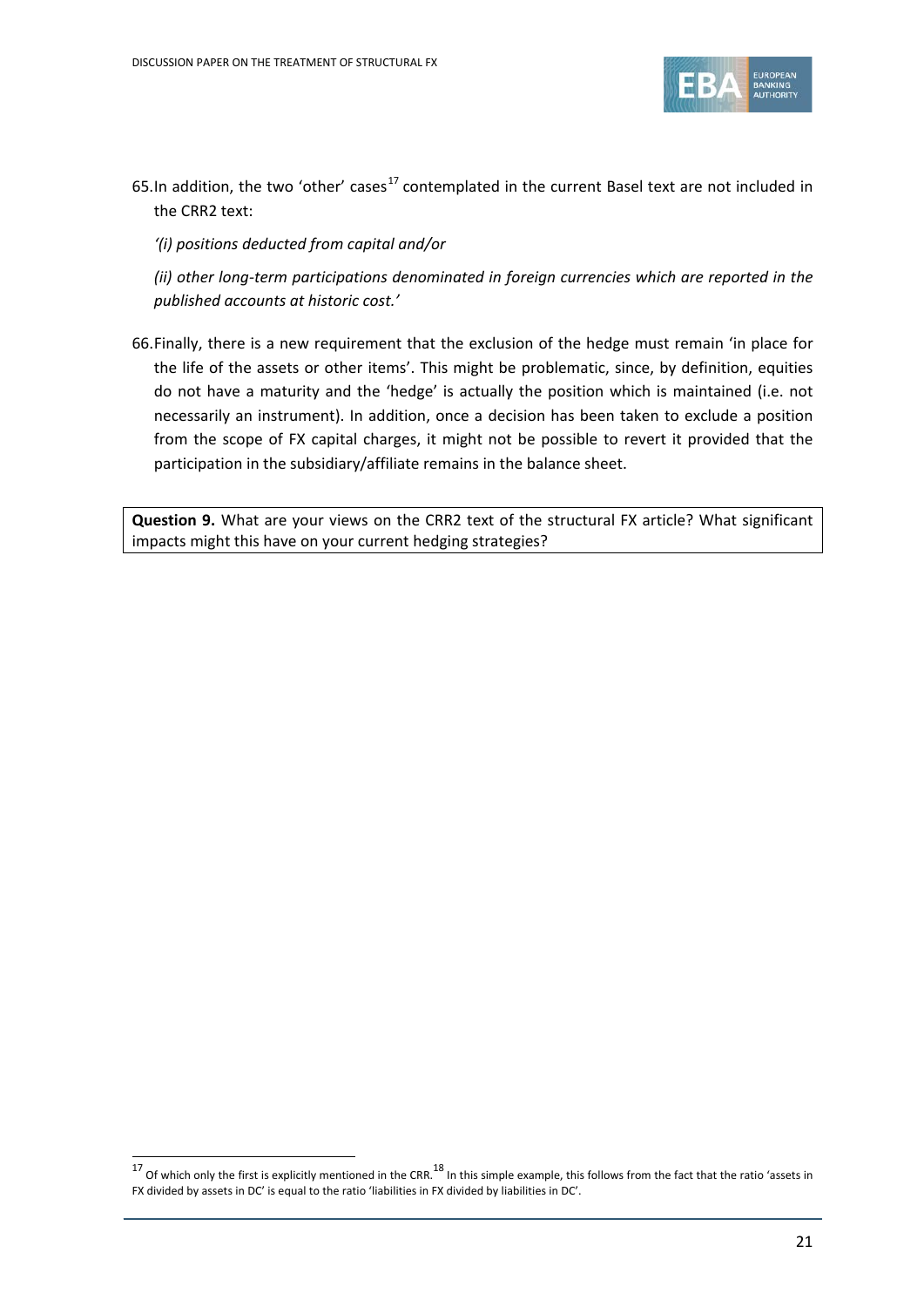

# Annex 1 - Structural FX balance sheet examples

# 1: Illustrative example of the maximum size of the position excluded.

- 1. Bank A has a balance sheet as shown below. Without considering Article 352(2) CRR (i.e. no approval for the structural FX position exclusion is granted), the overall net FX position is equal to DC 45 which leads to RWA in the amount DC 1.045 (=700+300+45) (credit RWAs are 100% in all cases) and a CET1 capital ratio of 14,35% (=150/1.045).
- 2. If the supervisor agrees that the position is structural, then the open long FX position does not contribute to the overall net FX position (i.e. is "excluded"), and the total RWAs are equal to DC 1.000. The CET1 capital ratio would then be equal to 15%.

| <b>Bank A</b>        |       |                       |       |
|----------------------|-------|-----------------------|-------|
| <b>FX Assets</b>     | 300   | <b>FX Liabilities</b> | 255   |
| <b>DC Assets</b>     | 700   | <b>DC Liabilities</b> | 595   |
|                      |       | <b>Capital</b>        | 150   |
| Sum                  | 1.000 |                       | 1.000 |
| <b>Capital Ratio</b> | 15%   |                       |       |

- 3. If the foreign currency now appreciates or depreciates, one can easily see that the capital ratio does not change<sup>[18](#page-21-0)</sup>. Assuming that the foreign currency depreciates by 25%, the assets would decrease from DC 1.000 (=700+300) to DC 925 (=700+300\*0.75) but, at the same time, the CET1 capital would decrease from DC 150 to DC 138,75 (=925-595-255\*0.75). The capital ratio would not change and still be equal to 15% (=138,75/925).
- 4. Bank B has a balance sheet almost identical to that of Bank A above, but the FX position is slightly smaller than that of Bank A (40 instead of 45).

| <b>Bank B</b>        |       |                       |       |
|----------------------|-------|-----------------------|-------|
| <b>FX Assets</b>     | 300   | <b>FX Liabilities</b> | 260   |
| <b>DC Assets</b>     | 700   | <b>DC Liabilities</b> | 590   |
|                      |       | <b>Capital</b>        | 150   |
| Sum                  | 1.000 |                       | 1.000 |
| <b>Capital Ratio</b> | 15%   |                       |       |

<span id="page-21-0"></span> $^{18}$  In this simple example, this follows from the fact that the ratio 'assets in FX divided by assets in DC' is equal to the ratio 'liabilities in FX divided by liabilities in DC'.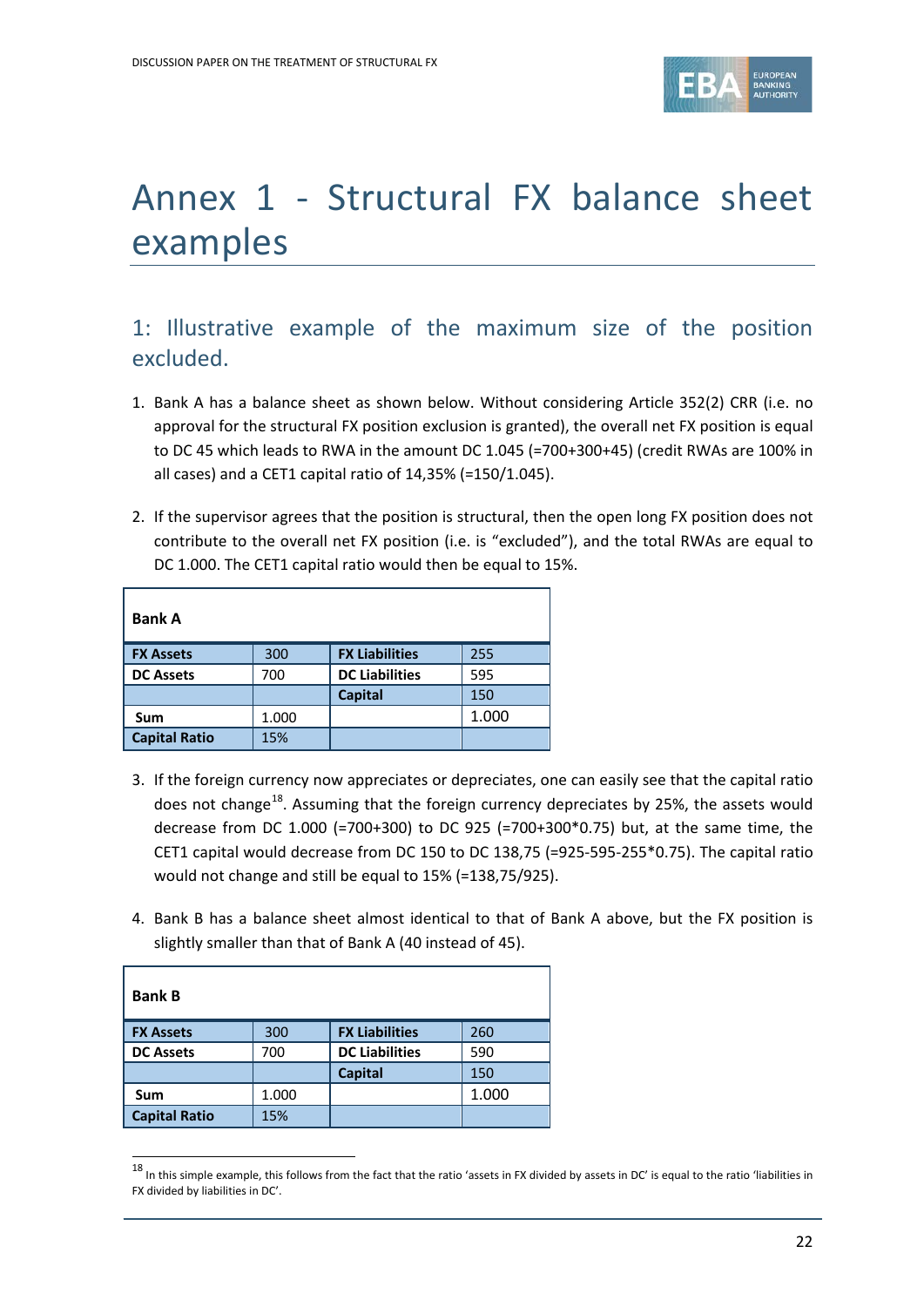

- 5. If we accept that this position is structural, then the CET 1 ratio would be 15% (=150/1.000), just as in the first case. If we assume that the foreign currency depreciates by 25%, the assets would decrease from DC 1000 to DC 925 and the CET1 capital would also fall from DC 150 to DC 140 (=925-590-195). Thus, the capital ratio would increase to 15,13% (=140/925). If the currency appreciates instead of falling, the ratio will drop, though obviously not to the same extent as if there were no long position.
- 6. Accordingly, it may be observed that if the bank keeps open a long position smaller than 45 the ratio remains sensitive to movements in FX, still behaving like a directionally 'short' position (i.e. drops in the foreign currency increase the ratio and vice versa), although the sensitivity has significantly reduced compared with a bank showing a zero net FX position.

| <b>Bank C</b>        |       |                       |       |
|----------------------|-------|-----------------------|-------|
| <b>FX Assets</b>     | 300   | <b>FX Liabilities</b> | 250   |
| <b>DC Assets</b>     | 700   | <b>DC Liabilities</b> | 600   |
|                      |       | <b>Capital</b>        | 150   |
| Sum                  | 1.000 |                       | 1.000 |
| <b>Capital Ratio</b> | 15%   |                       |       |

7. Bank C also has a balance sheet very similar to that of Bank A, but in this third case the FX position is slightly larger than that of Bank A (50 instead of 45).

- 8. As in the previous case, if we accept that this 50 position is structural, then the CET 1 ratio would be 15% (=150/1.000). If the foreign currency depreciates by 25%, the assets will decrease from DC 1.000 to DC 925 and the CET1 capital will also fall from DC 150 to DC 137,5 (=925-600-187,5). Accordingly, in this case the capital ratio would decrease to 14,86% (=137,5/925).
- 9. It may be observed that, if the bank keeps open a long position larger than 45 the ratio remains sensitive to movements in FX, just like the bank showing a net FX position of 40, but importantly it also changes the sign of the sensitivity. The ratio behaves in this case like a directionally 'long' position to FX movements (i.e. the ratio improves if the foreign currency increases and deteriorates if it drops).
- 10.The EBA considers that the maximum position which can be computed as structural would be the one that keeps the ratio totally neutral to FX movements (45 in this simplified example). Therefore, it would not be acceptable to clasify larger positions as structural, since they would change the directionality of the capital ratio (i.e. no 'overhedging' would be allowed). In the example above, it may be considered that the 'real economic' overall net FX position for Bank C is equal to DC 5 (45-50) which would lead to RWA DC 1.005 and a CET1 capital ratio of 14,93% (=150/1.005). Importantly, the ratio does remain sensitive to movements in FX (i.e. the fact that there is a capital requirement for 5 would not 'neutralise' this position, which affects the ratio in a similar way to before) but, precisely for this reason, the 'excessive' position should always be subject to capital requirements.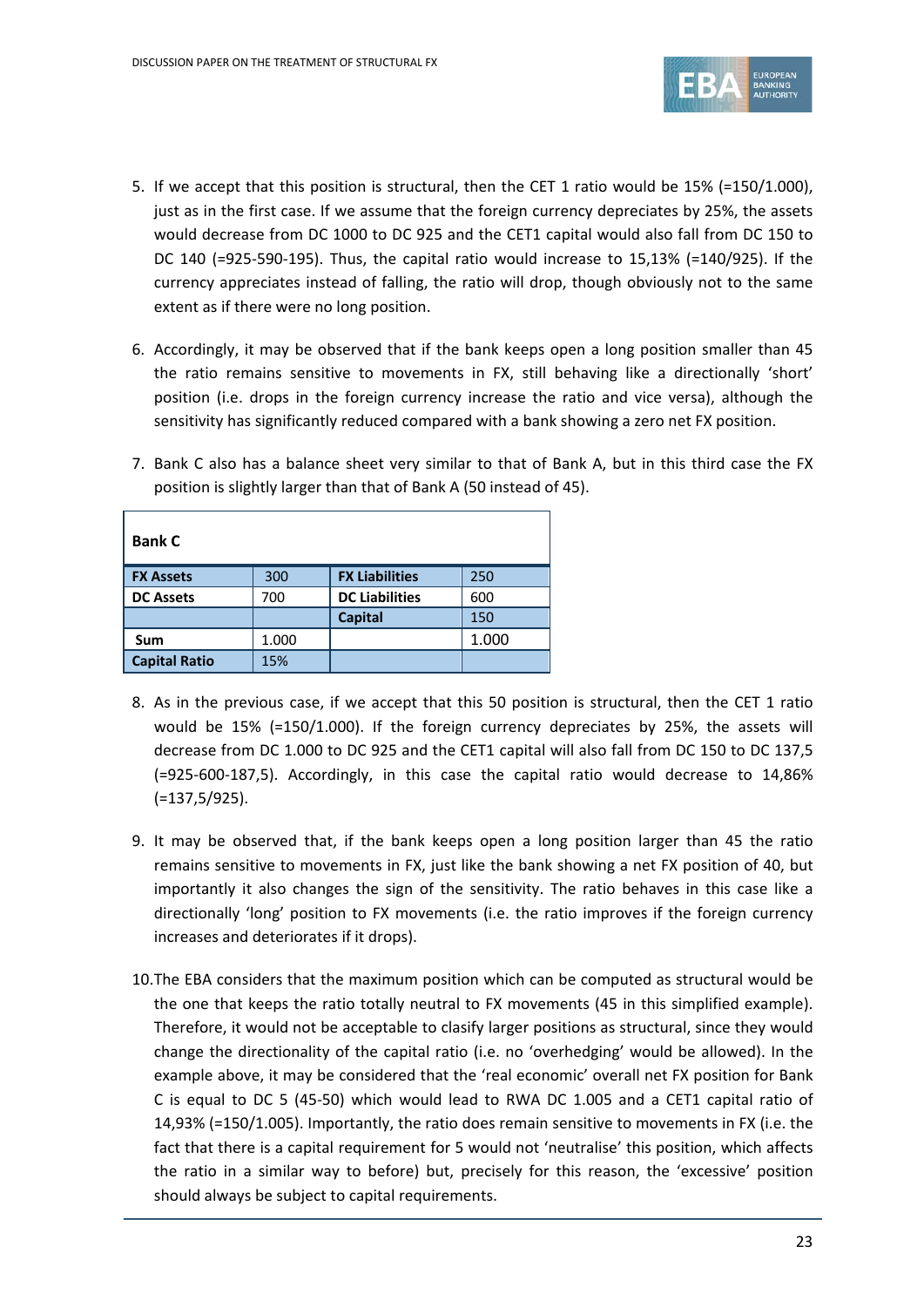

# 2: Elements to be considered in the assessment of the structural FX position

- 11.This section of the annex provides some 'simplified' examples to illustrate how an FX position may affect the ratio, from both individual and consolidated perspectives, under different circumstances. The examples aim to cover several accounting and capital treatments, though necessarily from a simplified perspective.
- 12.For each one of these cases, the purpose is to examine the extent to which the open positions would act as total/partial hedge of the capital ratio in case of appreciation / depreciation of the foreign currency. In these examples it is assumed that no own funds requirements exist for market risk (except FX risk), operational risk, counterparty credit risk and CVA risk. If not stated otherwise, the risk weights for credit risk are assumed to be 100%, and all assets and liabilities are translated to the reporting currency with the exchange rate of the reporting date.
- 13.The simplified examples try to assess the various elements that may have an influence in the size of the FX position that should be maintained to hedge the capital ratio; these elements are (i) the level of the capital ratio, (ii) the accounting treatment, in particular the presence of items held at historic cost (iii) the 'density' of the RWAs stemming from the positions denominated in the foreign currency and (iv) the existence of items deducted from capital<sup>[19](#page-23-0)</sup>.
- 14.Additionally, when assessing the specific cases that might sustain the rationale for the exclusion of FX positions<sup>20</sup>, we need to consider the capital ratio from two perspectives, (i) individual and (ii) consolidated ratio.

## **2.1 Individual capital ratio:**

15.The following examples have been drafted taking into account the individual ratio only. Banks that operate in different jurisdictions with a branch-type structure would be represented in these examples. Banks with a subsidiary-type structure would be covered in the following section.

### 2.1.1: Level of the capital ratio

l

16.Consider two banks identical in all aspects except the level of capital. As a consequence of this, one of them has a higher capital ratio than the other (10% versus 12%). In both cases it has been assumed that the supervisor has agreed that the FX position is structural and, thus, not subject to capital charges.

<span id="page-23-0"></span> $19$  The examples take the actual level of the capital ratio as a starting point; however (as noted in the previous section of this DP), the maximum position that can be considered as structural may, in the end, be limited by the minimum capital ratio level(s) established in Article 92(1).

<span id="page-23-1"></span><sup>&</sup>lt;sup>20</sup> It should be noted that banks are of course free to hedge their ratios without any Competent Authority pre-approval. The approval concerns the permission to exclude hedging positions from the calculation of net open currency positions.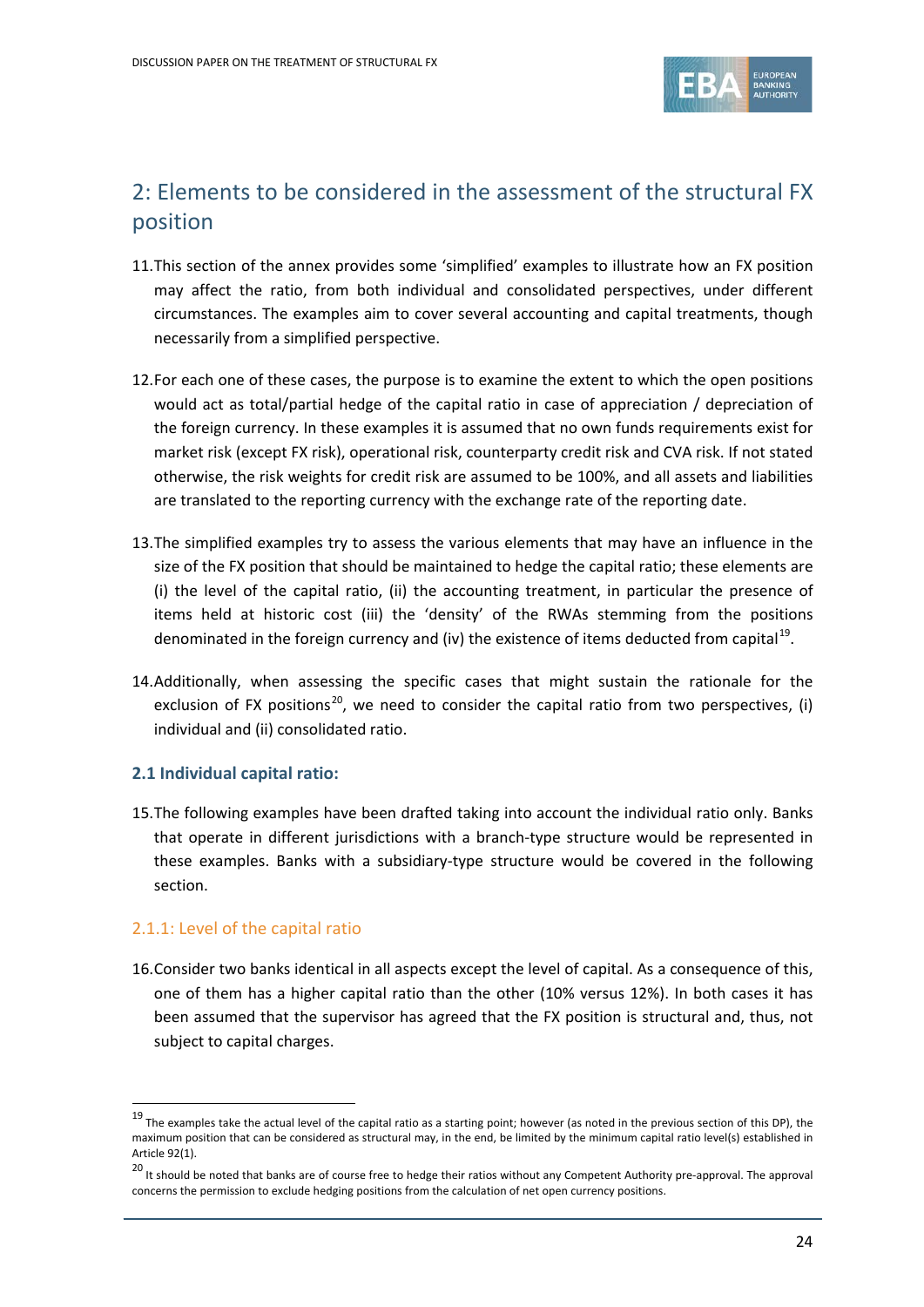

| <b>Bank A</b>                 |       |                       |       |  |                               | <b>Bank B</b> |  |
|-------------------------------|-------|-----------------------|-------|--|-------------------------------|---------------|--|
| <b>FX Assets</b>              | 200   | <b>FX Liabilities</b> | 180   |  | <b>FX Assets</b>              | 200           |  |
| <b>DC Assets</b>              | 800   | <b>DC Liabilities</b> | 720   |  | <b>DC Assets</b>              | 800           |  |
|                               |       | <b>Capital</b>        | 100   |  |                               |               |  |
| Sum                           | 1.000 |                       | 1000  |  | Sum                           | 1.0           |  |
| <b>FX</b><br>Open<br>position | 20    |                       | 1.000 |  | <b>FX</b><br>Open<br>position | 20            |  |
| Capital<br>Ratio              | 10%   | 100/1.000             |       |  | Capital<br>Ratio              | 12%           |  |

| <b>Bank A</b>                       |       |                       |       | <b>Bank B</b>                 |       |                                 |      |
|-------------------------------------|-------|-----------------------|-------|-------------------------------|-------|---------------------------------|------|
| <b>X Assets</b>                     | 200   | <b>FX Liabilities</b> | 180   | <b>FX Assets</b>              | 200   | <b>FX</b><br><b>Liabilities</b> | 180  |
| <b>C Assets</b>                     | 800   | <b>DC Liabilities</b> | 720   | <b>DC Assets</b>              | 800   | <b>DC</b><br><b>Liabilities</b> | 700  |
|                                     |       | <b>Capital</b>        | 100   |                               |       | <b>Capital</b>                  | 120  |
| Sum                                 | 1.000 |                       | 1000  | Sum                           | 1.000 |                                 | 1000 |
| <b>FX</b><br><b>Dpen</b><br>osition | 20    |                       | 1.000 | <b>FX</b><br>Open<br>position | 20    |                                 |      |
| Capital<br><b>Ratio</b>             | 10%   | 100/1.000             |       | Capital<br>Ratio              | 12%   | 120/1.000                       |      |

**Following depreciation of domestic ccy (20%)**

| <b>FX Assets</b>                     | 240   | <b>FX Liabilities</b> | 216   | <b>FX Assets</b>                     |
|--------------------------------------|-------|-----------------------|-------|--------------------------------------|
| <b>DC Assets</b>                     | 800   | <b>DC Liabilities</b> | 720   | <b>DC Assets</b>                     |
|                                      |       | Capital               | 104   |                                      |
| <b>Sum</b>                           | 1.040 |                       | 1.040 | Sum                                  |
| <b>FX</b><br>Open<br><b>Position</b> | 24    |                       |       | <b>FX</b><br>Open<br><b>Position</b> |
| <b>Capital</b><br><b>Ratio</b>       | 10%   | 104/1.040             |       | <b>Capital</b><br><b>Ratio</b>       |

| <b>FX Assets</b>  | 240   | <b>FX Liabilities</b> | 216   | <b>FX Assets</b>  |        | <b>FX</b>          | 216   |
|-------------------|-------|-----------------------|-------|-------------------|--------|--------------------|-------|
|                   |       |                       |       |                   | 240    | <b>Liabilities</b> |       |
| <b>DC Assets</b>  | 800   | <b>DC Liabilities</b> | 720   | <b>DC Assets</b>  |        | <b>DC</b>          | 700   |
|                   |       |                       |       |                   | 800    | <b>Liabilities</b> |       |
|                   |       | Capital               | 104   |                   |        | Capital            | 124   |
| Sum               | 1.040 |                       | 1.040 | <b>Sum</b>        | 1.040  |                    | 1.040 |
| <b>FX</b><br>Open | 24    |                       |       | <b>FX</b><br>Open |        |                    |       |
| Position          |       |                       |       | <b>Position</b>   | 24     |                    |       |
| <b>Capital</b>    | 10%   | 104/1.040             |       | <b>Capital</b>    |        | 124/1.040          |       |
| Ratio             |       |                       |       | <b>Ratio</b>      | 11.92% |                    |       |

17.The structure of assets is the same; the only difference is the larger capital for the alternative bank. As a result of this higher level the position that fully hedges the ratio for Bank A (20 long) does not completely eliminate the sensitivity to FX movements for Bank B.

## 2.1.2: Effect of items deducted from capital

| <b>Bank A</b>                          |          |                           |        | <b>Bank B</b>                          |        |                                  |             |
|----------------------------------------|----------|---------------------------|--------|----------------------------------------|--------|----------------------------------|-------------|
| <b>Assets</b><br><b>FX</b><br>be<br>to |          |                           |        | <b>FX</b><br><b>Assets</b><br>be<br>to |        |                                  |             |
| deducted                               | 100      | <b>FX Liabilities</b>     | 100    | deducted                               | 100    | <b>FX Liabilities</b>            | $\mathbf 0$ |
| <b>DC Assets</b>                       | 20.000   | <b>DC Liabilities</b>     | 18.000 | <b>DC Assets</b>                       | 20.000 | <b>DC Liabilities</b>            | 18.100      |
|                                        |          | <b>Capital</b>            | 2.000  |                                        |        | <b>Capital</b>                   | 2.000       |
| <b>Sum</b>                             | 20.100   |                           | 20.100 | <b>Sum</b>                             | 20.100 |                                  | 20.10       |
| <b>FX</b><br>Open<br>position          | $\Omega$ |                           | 1.000  | <b>FX</b><br>Open<br>position          | 100    |                                  |             |
| Capital<br>Ratio                       | 9.5%     | $(2.000-100)$ /<br>20.000 |        | Capital<br>Ratio                       | 9.5%   | $(2.000-100)$ /<br>$20.000^{21}$ |             |

| 3ank A                               |          |                           |        | <b>Bank B</b>                 |        |                                  |          |
|--------------------------------------|----------|---------------------------|--------|-------------------------------|--------|----------------------------------|----------|
| <b>X</b> Assets                      |          |                           |        | <b>FX</b><br><b>Assets</b>    |        |                                  |          |
| be<br>O:<br>deducted                 | 100      | <b>FX Liabilities</b>     | 100    | be<br>to<br>deducted          | 100    | <b>FX Liabilities</b>            | $\Omega$ |
| <b>DC Assets</b>                     | 20.000   | <b>DC Liabilities</b>     | 18.000 | <b>DC Assets</b>              | 20.000 | <b>DC Liabilities</b>            | 18.100   |
|                                      |          | <b>Capital</b>            | 2.000  |                               |        | <b>Capital</b>                   | 2.000    |
| Sum                                  | 20.100   |                           | 20.100 | <b>Sum</b>                    | 20.100 |                                  | 20.100   |
| <b>FX</b><br><b>Dpen</b><br>oosition | $\Omega$ |                           | 1.000  | <b>FX</b><br>Open<br>position | 100    |                                  |          |
| Capital<br><b>Ratio</b>              | 9.5%     | $(2.000-100)$ /<br>20.000 |        | Capital<br>Ratio              | 9.5%   | $(2.000-100)$ /<br>$20.000^{21}$ |          |

<span id="page-24-0"></span> $\frac{21}{21}$  Same calculation as before – i.e. this is considering the open FX position has been excluded in accordance with Article 352(2). If not the ratio would be 9.453% (2.000-100)/(20.000+100)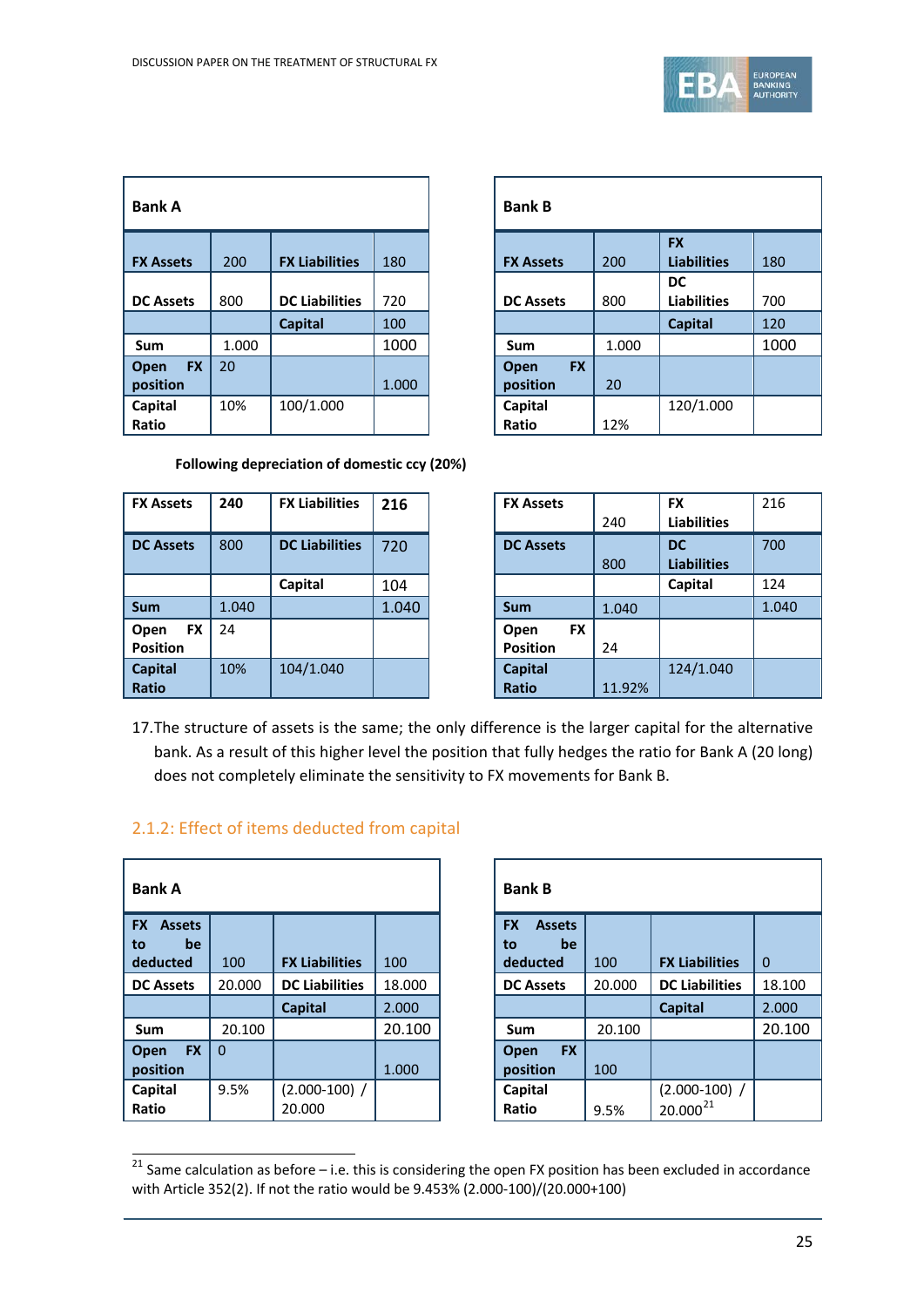

#### **Following depreciation of domestic ccy (20%)**

| <b>FX</b><br><b>Assets</b><br>be<br>to<br>deducted | 120      | <b>FX Liabilities</b>     | 120    | <b>FX Assets</b>                     |
|----------------------------------------------------|----------|---------------------------|--------|--------------------------------------|
| <b>DC Assets</b>                                   | 20.000   | <b>DC Liabilities</b>     | 18.000 | <b>DC Assets</b>                     |
|                                                    |          | Capital                   | 2.000  |                                      |
| <b>Sum</b>                                         | 20.120   |                           | 20.100 | <b>Sum</b>                           |
| <b>FX</b><br>Open<br><b>Position</b>               | $\Omega$ |                           |        | <b>FX</b><br>Open<br><b>Position</b> |
| <b>Capital</b><br><b>Ratio</b>                     | 9.4%     | $(2.000-120)$ /<br>20.000 |        | <b>Capital</b><br><b>Ratio</b>       |

| FX<br><b>Assets</b><br>to<br>be | 120      | <b>FX Liabilities</b> | 120    | <b>FX Assets</b>  |        | <b>FX Liabilities</b> | 0      |
|---------------------------------|----------|-----------------------|--------|-------------------|--------|-----------------------|--------|
| deducted                        |          |                       |        |                   | 120    |                       |        |
| <b>DC Assets</b>                | 20.000   | <b>DC Liabilities</b> | 18.000 | <b>DC Assets</b>  | 20,000 | <b>DC Liabilities</b> | 18.100 |
|                                 |          | Capital               | 2.000  |                   |        | Capital               | 2.020  |
| Sum                             | 20.120   |                       | 20.100 | <b>Sum</b>        | 20.120 |                       | 20.120 |
| <b>FX</b><br>Open               | $\Omega$ |                       |        | <b>FX</b><br>Open |        |                       |        |
| Position                        |          |                       |        | <b>Position</b>   | 120    |                       |        |
| <b>Capital</b>                  | 9.4%     | $(2.000-120)$ /       |        | <b>Capital</b>    |        | $(2.020 - 120)$ /     |        |
| Ratio                           |          | 20,000                |        | <b>Ratio</b>      | 9.5%   | 20,000                |        |

### 2.1.3: Effect of items subject to 1.250% risk weighting

| <b>Bank A</b>     | <b>Bank B</b> |                       |        |               |
|-------------------|---------------|-----------------------|--------|---------------|
| FX 1.250%         |               |                       |        | FX 1.2        |
| <b>Assets</b>     | 100           | <b>FX Liabilities</b> | 100    | <b>Assets</b> |
| <b>DC Assets</b>  | 20.000        | <b>DC Liabilities</b> | 18.000 | DC Asse       |
|                   |               | <b>Capital</b>        | 2.000  |               |
| Sum               | 20.100        |                       | 20.100 | Sum           |
| <b>FX</b><br>Open | $\Omega$      |                       |        | Open          |
| position          |               |                       | 1.000  | position      |
| Capital           | 9.41%         | 2.000/(20.000         |        | Capital       |
| Ratio             |               | $+12.5*100$           |        | Ratio         |

#### **Following depreciation of domestic ccy (20%)**

| FX 1.250%         | 120    | <b>FX Liabilities</b> | 120    |                 | FX 1.250%        |        | <b>FX Liabilities</b> | $\Omega$ |
|-------------------|--------|-----------------------|--------|-----------------|------------------|--------|-----------------------|----------|
| <b>Assets</b>     |        |                       |        | <b>Assets</b>   |                  | 120    |                       |          |
| <b>DC Assets</b>  | 20,000 | <b>DC Liabilities</b> | 18.000 |                 | <b>DC Assets</b> | 20,000 | <b>DC Liabilities</b> | 18.100   |
|                   |        | Capital               | 2.000  |                 |                  |        | Capital               | 2.020    |
| <b>Sum</b>        | 20.120 |                       | 20.120 | <b>Sum</b>      |                  | 20.120 |                       | 20.120   |
| <b>FX</b><br>Open | l 0    |                       |        | Open            | <b>FX</b>        |        |                       |          |
| <b>Position</b>   |        |                       |        | <b>Position</b> |                  | 120    |                       |          |
| <b>Capital</b>    | 9.3%   | 2.000/(20.000         |        | <b>Capital</b>  |                  |        | 2.020/(20.000         |          |
| <b>Ratio</b>      |        | $+12,5*120$           |        | <b>Ratio</b>    |                  | 9.395% | $+12,5*120$           |          |

| <b>Bank A</b>            |          |                       |        | <b>Bank B</b>       |               |                       |             |
|--------------------------|----------|-----------------------|--------|---------------------|---------------|-----------------------|-------------|
| FX 1.250%                |          |                       |        | 1.250%<br><b>FX</b> |               |                       |             |
| Assets                   | 100      | <b>FX Liabilities</b> | 100    | <b>Assets</b>       | 100           | <b>FX Liabilities</b> | $\mathbf 0$ |
| <b>DC Assets</b>         | 20.000   | <b>DC Liabilities</b> | 18.000 | <b>DC Assets</b>    | 20.000        | <b>DC Liabilities</b> | 18.100      |
|                          |          | <b>Capital</b>        | 2.000  |                     |               | <b>Capital</b>        | 2.000       |
| Sum                      | 20.100   |                       | 20.100 | Sum                 | 20.100        |                       | 20.100      |
| <b>FX</b><br><b>Open</b> | $\Omega$ |                       |        | <b>FX</b><br>Open   |               |                       |             |
| position                 |          |                       | 1.000  | position            | 100           |                       |             |
| Capital                  | 9.41%    | 2.000/(20.000         |        | Capital             |               | 2.000/(20.000         |             |
| Ratio                    |          | $+12.5*100$           |        | Ratio               | $9.41\%^{22}$ | $+12.5*100$           |             |

| <b>FX Liabilities</b> | 120    | FX 1.250%         |        | <b>FX Liabilities</b> | $\mathbf{0}$ |
|-----------------------|--------|-------------------|--------|-----------------------|--------------|
|                       |        | <b>Assets</b>     | 120    |                       |              |
| <b>DC Liabilities</b> | 18.000 | <b>DC Assets</b>  | 20,000 | <b>DC Liabilities</b> | 18.100       |
| Capital               | 2.000  |                   |        | Capital               | 2.020        |
|                       | 20.120 | <b>Sum</b>        | 20.120 |                       | 20.120       |
|                       |        | <b>FX</b><br>Open |        |                       |              |
|                       |        | <b>Position</b>   | 120    |                       |              |
| 2.000/(20.000         |        | <b>Capital</b>    |        | 2.020/(20.000         |              |
| $+ 12,5*120$          |        | <b>Ratio</b>      | 9.395% | $+12,5*120$           |              |

18.It may be observed that, according to examples 2.1.2 and 2.1.3 provided above, items deducted from capital (or subject to 1250% RWA) have to be fully considered when determining the structural FX position that must be kept open in order to hedge the capital ratio. This is fully consistent with what is stated in Article 352(2) regarding the inclusion of deducted items as part of the structural position.

<span id="page-25-0"></span> $\frac{22}{2}$  Same calculation as before – i.e. this is considering the open FX position has been excluded in accordance with Art. 352(2). If not it would be 9.37% 2.000/(20.000+12.5\*100+100)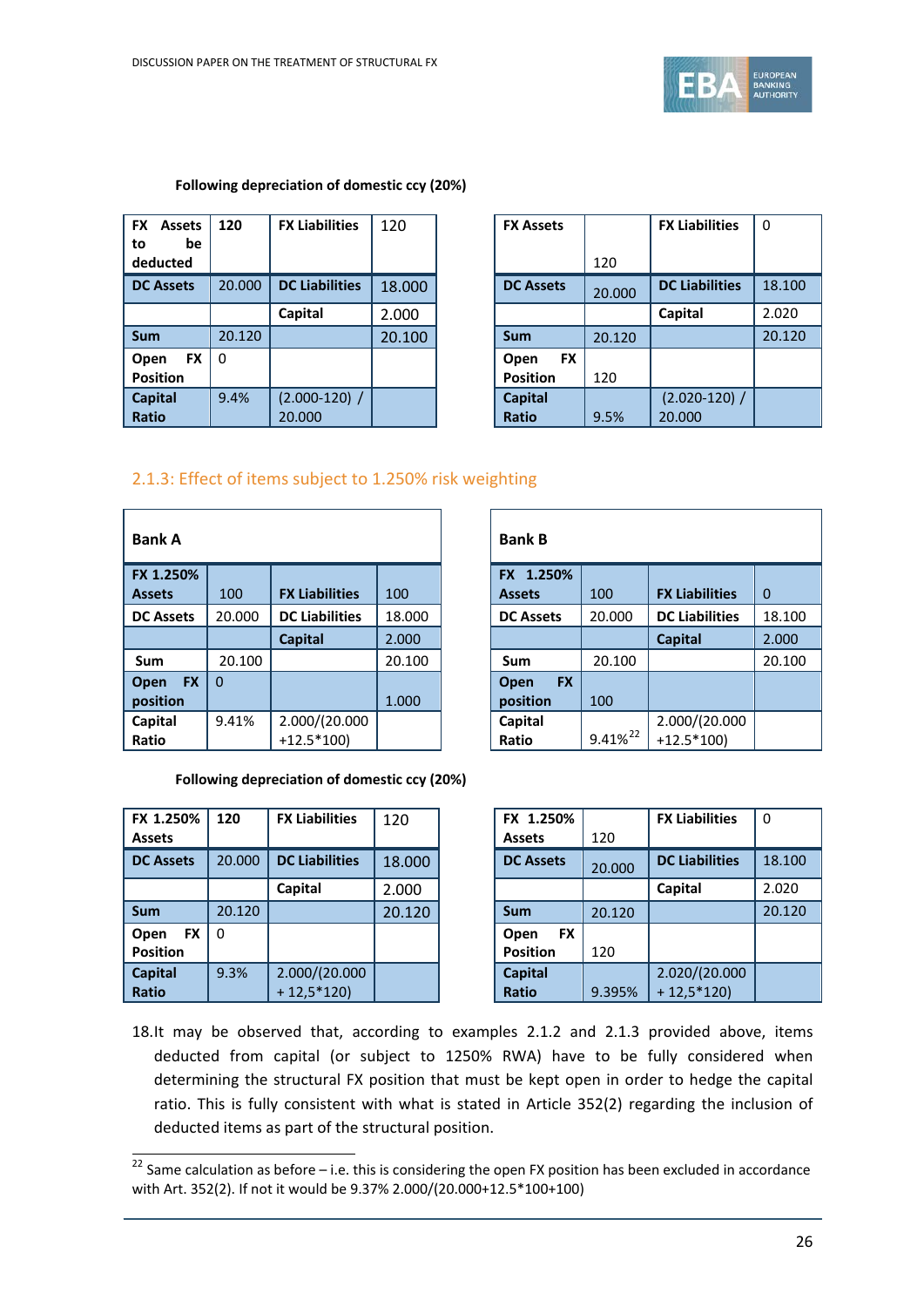

19.As may also be seen, the effect in the ratio of computing an asset using a 1.250% RWA is greater than the effect of deducting the same asset from capital (9.5% versus 9.42% capital ratio). Leaving the full position open does offset the effect of an appreciation of the foreign currency but it does not fully revert the effect when a 1.250% RWA is applied. However, this is because the ratio in the example is greater than 8%. For ratios below 8% the effect is the reciprocal one (i.e. the effect of 1250% RWA is smaller than the effect of deduction). If the capital ratio were 8%, then the effect of deduction would be the same as the effect of 1250% RWA.

## 2.1.4: Effect of items subject to 0% risk weighting

| <b>Bank A</b>                 |          | <b>Bank B</b>         |        |                  |
|-------------------------------|----------|-----------------------|--------|------------------|
| 0%<br><b>FX</b>               |          |                       |        | <b>FX</b>        |
| <b>Assets</b>                 | 100      | <b>FX Liabilities</b> | 100    | <b>Assets</b>    |
| <b>DC Assets</b>              | 20.000   | <b>DC Liabilities</b> | 18.000 | <b>DC Asse</b>   |
|                               |          | <b>Capital</b>        | 2.000  |                  |
| Sum                           | 20.100   |                       | 20.100 | Sum              |
| <b>FX</b><br>Open<br>position | $\Omega$ |                       | 1.000  | Open<br>position |
| Capital                       | 10%      | 2.000/(20.000         |        | Capital          |
| Ratio                         |          | $+100*0%$             |        | Ratio            |

| <b>Bank A</b>     |          |                       |        |  | <b>Bank B</b>     |                   |                       |             |
|-------------------|----------|-----------------------|--------|--|-------------------|-------------------|-----------------------|-------------|
| <b>FX</b><br>0%   |          |                       |        |  | 0%<br><b>FX</b>   |                   |                       |             |
| Assets            | 100      | <b>FX Liabilities</b> | 100    |  | <b>Assets</b>     | 100               | <b>FX Liabilities</b> | $\mathbf 0$ |
| <b>DC Assets</b>  | 20.000   | <b>DC Liabilities</b> | 18.000 |  | <b>DC Assets</b>  | 20.000            | <b>DC Liabilities</b> | 18.100      |
|                   |          | <b>Capital</b>        | 2.000  |  |                   |                   | <b>Capital</b>        | 2.000       |
| <b>Sum</b>        | 20.100   |                       | 20.100 |  | <b>Sum</b>        | 20.100            |                       | 20.100      |
| <b>FX</b><br>Open | $\Omega$ |                       |        |  | <b>FX</b><br>Open |                   |                       |             |
| position          |          |                       | 1.000  |  | position          | 100               |                       |             |
| Capital           | 10%      | 2.000/(20.000         |        |  | Capital           |                   | 2.000/(20.000         |             |
| Ratio             |          | $+100*0%$             |        |  | Ratio             | 10% <sup>23</sup> | $+100*0%$             |             |

**Following depreciation of domestic ccy (20%)**

| <b>FX</b><br>0%<br><b>Assets</b> | 120    | <b>FX Liabilities</b> | 120    |
|----------------------------------|--------|-----------------------|--------|
| <b>DC Assets</b>                 | 20.000 | <b>DC Liabilities</b> | 18.000 |
|                                  |        | Capital               | 2.000  |
| <b>Sum</b>                       | 20.120 |                       | 20.120 |
| <b>FX</b><br>Open                | l 0    |                       |        |
| <b>Position</b>                  |        |                       |        |
| <b>Capital</b>                   | 10%    | 2.000/(20.000         |        |
| <b>Ratio</b>                     |        | $+120*0%$             |        |

| <b>FX Liabilities</b> | 120    | <b>FX</b><br>0%   |        | <b>FX Liabilities</b> | $\mathbf{0}$ |
|-----------------------|--------|-------------------|--------|-----------------------|--------------|
|                       |        | <b>Assets</b>     | 120    |                       |              |
| <b>DC Liabilities</b> | 18.000 | <b>DC Assets</b>  | 20,000 | <b>DC Liabilities</b> | 18.100       |
| Capital               | 2.000  |                   |        | Capital               | 2.020        |
|                       | 20.120 | <b>Sum</b>        | 20.120 |                       | 20.120       |
|                       |        | <b>FX</b><br>Open |        |                       |              |
|                       |        | <b>Position</b>   | 120    |                       |              |
| 2.000/(20.000         |        | <b>Capital</b>    |        | 2.020/(20.000         |              |
| $+ 120*0%$            |        | <b>Ratio</b>      | 10.1%  | $+ 120*0%$            |              |

- 20.Similarly it can be shown that assets subject to a 0% RWA imply that no position should be considered as structural, since the movement in capital will not be accompanied by an increase or decrease in RWAs.
- 21.Examples 2.1.3 and 2.1.4 (i.e. 1.250% or 0% RWAs) illustrate that the 'density' of the FX assets in terms of RWAs is a key factor in determining the size of the FX position that may be considered as structural.

<span id="page-26-0"></span> $\frac{23}{23}$  Same calculation as before – i.e. taking into account that the open FX position has been excluded in accordance with Article 352(2). If not, it would be 9.95% 2.000/(20.000+100)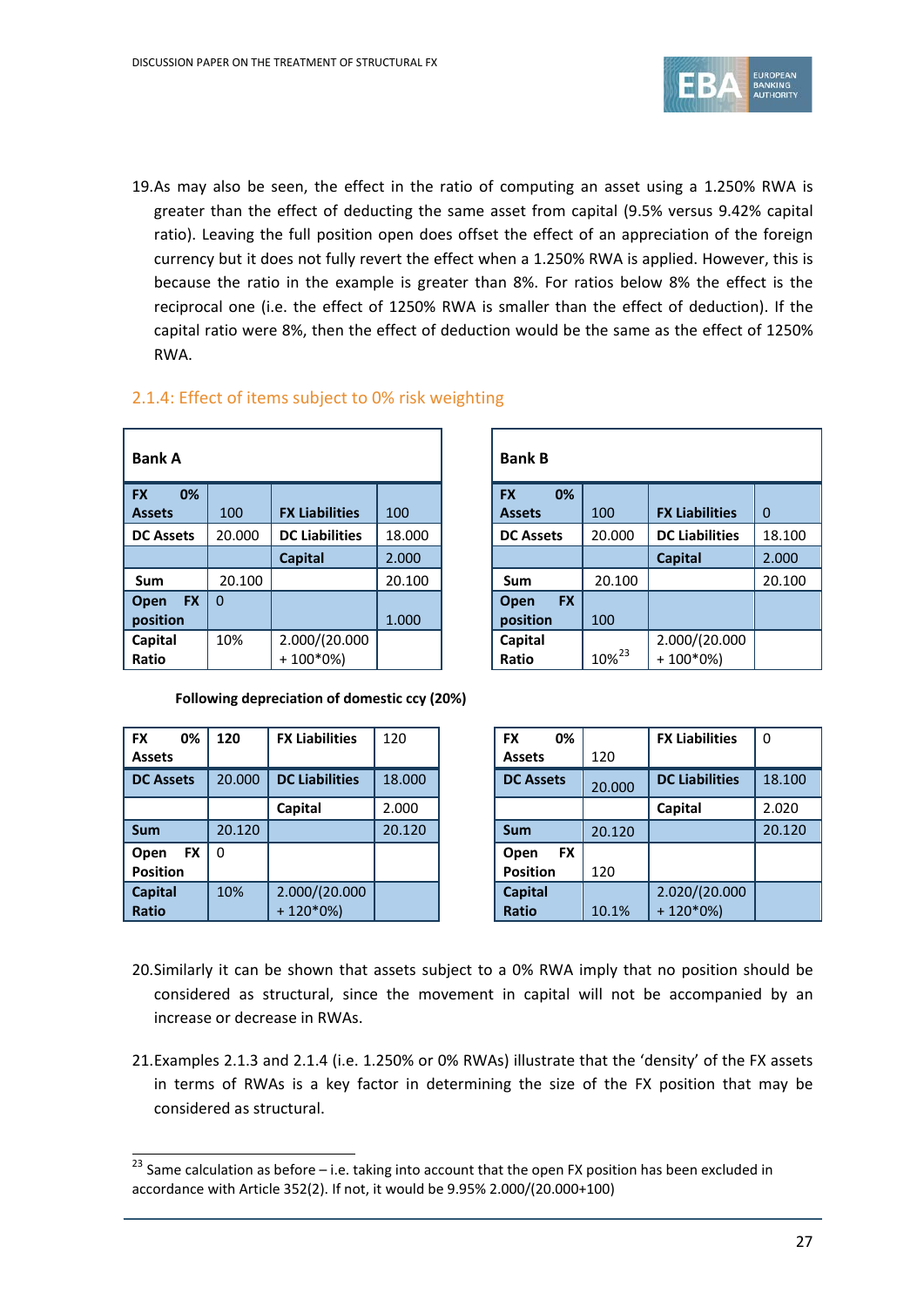

|                            |          |                       |       |                            |       | Following depreciation of domestic ccy (20%) |     |
|----------------------------|----------|-----------------------|-------|----------------------------|-------|----------------------------------------------|-----|
| <b>Bank</b>                |          |                       |       | <b>FX</b><br><b>Assets</b> | 100   | <b>FX Liabilities</b>                        | 240 |
|                            |          |                       |       | HC                         |       |                                              |     |
| <b>FX Assets HC</b>        | 100      | <b>FX Liabilities</b> | 200   | <b>FX</b><br><b>Assets</b> | 120   |                                              |     |
| <b>FX</b><br><b>Assets</b> |          |                       |       | MtM                        |       |                                              |     |
| <b>MtM</b>                 | 100      |                       |       | <b>DC Assets</b>           | 200   | <b>DC Liabilities</b>                        | 340 |
| <b>DC Assets</b>           | 400      | <b>DC Liabilities</b> | 340   |                            |       |                                              | 40  |
|                            |          | Capital               | 60    |                            |       | Capital                                      |     |
| <b>Sum</b>                 | 600      |                       | 600   | <b>Sum</b>                 | 620   |                                              | 620 |
|                            |          |                       |       | <b>FX</b><br>Open          | 20    |                                              |     |
| <b>FX</b><br>Open          | $\Omega$ |                       |       | <b>Position</b>            |       |                                              |     |
| position                   |          |                       | 1.000 | <b>Capital</b>             | 6.45% | $(60-20)/620$                                |     |
| <b>Capital Ratio</b>       | 10%      |                       |       | <b>Ratio</b>               |       |                                              |     |

### 2.1.5: Effect of items reflected at the historic FX rate:

22.In the example above, where the institution considers such items as part of the FX position rather than an item in its reporting currency<sup>[24](#page-27-0)</sup>, the initial 'open position' from a capital perspective would be zero, but there is an increase in RWAs (those held at market value) together with a reduction in capital of 20, because the liabilities are revalued while half of the assets remain constant. Accordingly, in this simplified example, any long position 'taken' in order to hedge the capital ratio would have to incorporate the effect of these assets held at the historic FX rate, as seen in the example below.

### 2.1.6 Example: Assets at historic Cost and mark to market: long position

| Bank                          |     |                                                                           |     |  |
|-------------------------------|-----|---------------------------------------------------------------------------|-----|--|
| <b>FX Assets HC</b>           | 100 | <b>FX Liabilities</b>                                                     | 90  |  |
| <b>FX</b> Assets<br>MtM       | 100 |                                                                           |     |  |
| <b>DC Assets</b>              | 400 | <b>DC Liabilities</b>                                                     | 450 |  |
|                               |     | Capital                                                                   | 60  |  |
| Sum                           | 600 |                                                                           | 600 |  |
| <b>FX</b><br>Open<br>position | 110 |                                                                           |     |  |
| <b>Capital Ratio</b>          | 10% | Considering FX position<br>has been excluded. If not<br>it would be 8.45% |     |  |

| Following depreciation of domestic ccy (20%) |     |                       |     |  |  |
|----------------------------------------------|-----|-----------------------|-----|--|--|
| <b>FX Assets HC</b>                          | 100 | <b>FX Liabilities</b> | 108 |  |  |
| <b>FX</b><br><b>Assets</b><br>MtM            | 120 |                       |     |  |  |
| <b>DC Assets</b>                             | 400 | <b>DC Liabilities</b> | 450 |  |  |
|                                              |     | Capital               | 62  |  |  |
| <b>Sum</b>                                   | 620 |                       | 620 |  |  |
| FX<br>Open<br><b>Position</b>                | 110 |                       |     |  |  |
| <b>Capital Ratio</b>                         | 10% | 62/620                |     |  |  |

23.If the bank above held no FX items at historic cost, the long position that would have to be maintained in order to hedge the ratio would be 10. Instead, in this example the structural position that would hedge the ratio is 110.

<span id="page-27-0"></span><sup>24</sup> See section 4.2 of this DP discussing the alternative view.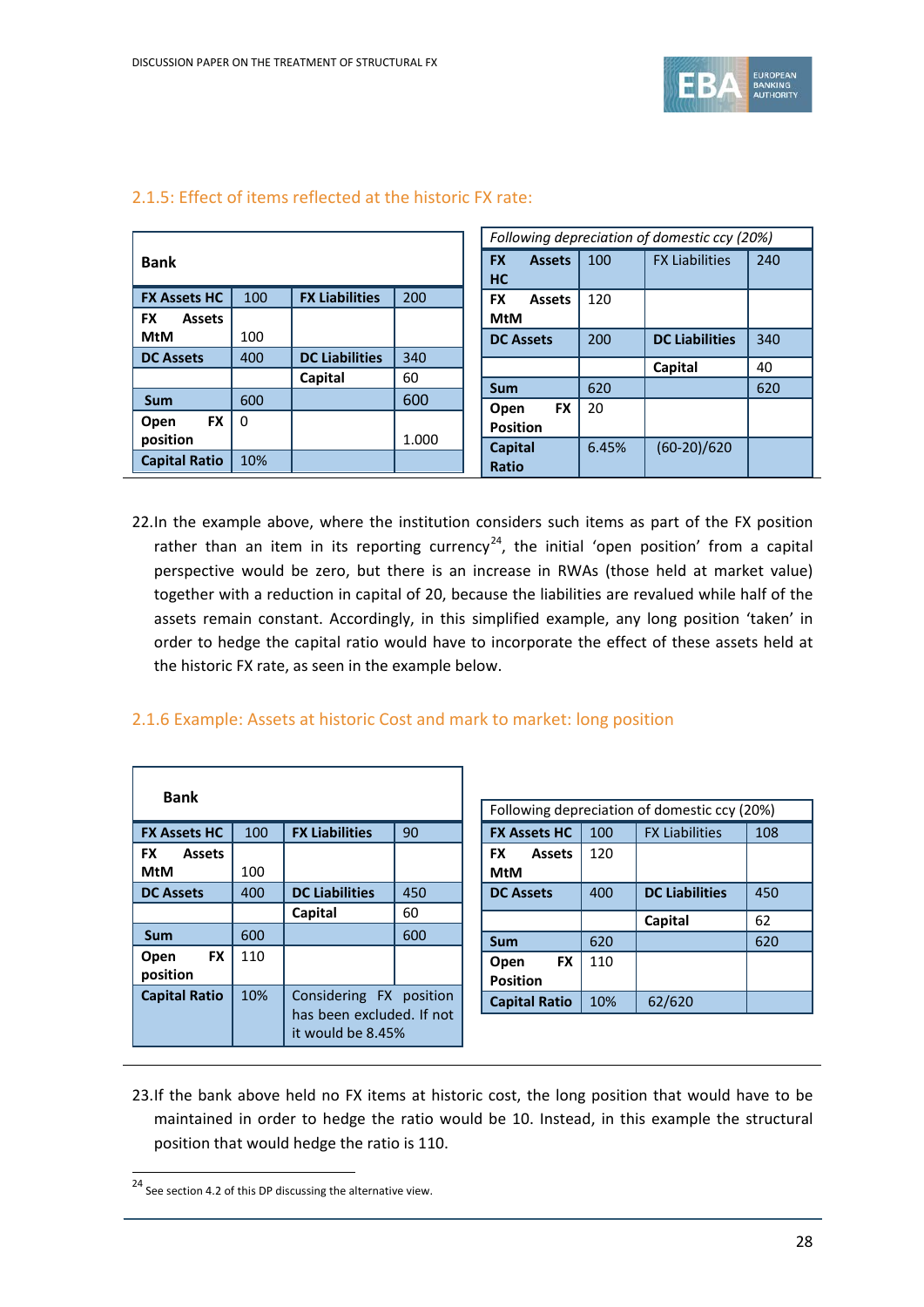

- 24. These simplified examples illustrate that long positions held at the historic FX rate<sup>[25](#page-28-0)</sup> may, in the end, form part of the structural FX position, since they need to be considered in the computation of the position to be maintained 'in order to hedge the capital ratio', as mandated in Article 352(2).
- 25.In conclusion, it is worth noting that, in practice, all the elements illustrated individually in the simplified examples (2.1.1 to 2.1.6) will interact and play a joint role in determining the structural position for each individual bank. They will also be dynamic and change over time; however, from a regulatory perspective it is also reasonable to assume that the various elements should be relatively stable, and be of a non-trading nature, in order to be acceptable under the structural FX provision.

### **2.2: Consolidation basis**

- 26.A simplified example consists of a consolidation of a subsidiary located in a jurisdiction with a different currency (USD in this case). There is neither goodwill nor any consolidation reserves. Taxation is not computed. All assets are subject to a 100% RWA; there are no charges for market or operational risk. It should be noted that non-credit RWAs would not modify the outcome at the individual level; however, at consolidated level, it is really the RWAs from the subsidiary (denominated in USD, including RWAs for market and operational risks) that are computed in the denominator of the consolidated ratio.
- 27.The parent bank in the example has no FX position in USD and the participation in the subsidiary is kept at historic cost. The equity investment at individual level is computed in accordance with Articles 49(2) and 133 of the CRR, which allow firms subject to supervision on a consolidated basis to avoid deducting the equity investment from capital (as it would otherwise be requested under Article 48) and assigns a 100% RW to the investment.

| <b>Parent Bank</b>          |       |                          | Bank A (Initial FX rate: 1 to 1) |                      |      |                |
|-----------------------------|-------|--------------------------|----------------------------------|----------------------|------|----------------|
| Bank $A -$<br><b>USD HC</b> | 100   | <b>USD Liabilities</b>   | 100                              | <b>USD Assets</b>    | 1000 | <b>USD Lia</b> |
| <b>Other</b>                |       |                          |                                  |                      |      |                |
| <b>Assets</b>               |       | <b>Rest</b><br>οf        |                                  |                      |      |                |
| <b>Euros</b>                | 1.900 | <b>Liabilities - EUR</b> | 1.650                            |                      |      | Capital        |
|                             |       |                          |                                  | <b>Individual</b>    |      | 100/1.0        |
|                             |       | Capital                  | 250                              | <b>Capital Ratio</b> | 10%  |                |
| Capital                     | 12.5% | Individual<br>capital    |                                  | <b>Consolidated</b>  |      | Consolio       |
| Ratio                       |       | ratio:                   |                                  | <b>Capital Ratio</b> |      | capital        |
|                             |       | $(250)/(1.900+100)$      |                                  |                      |      | 250/(1.9       |
|                             |       | $= 12,5%$                |                                  |                      | 8.6% |                |

| Example 2.2.1: Investment in a subsidiary |
|-------------------------------------------|
|-------------------------------------------|

| Parent Bank                                                 |       |                                                                     | Bank A (Initial FX rate: 1 to 1) |                                           |      |                                                        |     |
|-------------------------------------------------------------|-------|---------------------------------------------------------------------|----------------------------------|-------------------------------------------|------|--------------------------------------------------------|-----|
| Bank A -<br><b>USD HC</b>                                   | 100   | <b>USD Liabilities</b>                                              | 100                              | <b>USD Assets</b>                         | 1000 | <b>USD Liabilities</b>                                 | 900 |
| Other<br>Assets<br>$\overline{\phantom{0}}$<br><b>Euros</b> | 1.900 | οf<br>Rest<br><b>Liabilities - EUR</b>                              | 1.650                            |                                           |      | Capital                                                | 100 |
|                                                             |       | Capital                                                             | 250                              | <b>Individual</b><br><b>Capital Ratio</b> | 10%  | 100/1.000                                              |     |
| Capital<br>Ratio                                            | 12.5% | Individual<br>capital<br>ratio:<br>$(250)/(1.900+100)$<br>$= 12,5%$ |                                  | Consolidated<br><b>Capital Ratio</b>      | 8.6% | Consolidated<br>ratio:<br>capital<br>250/(1.900+1.000) |     |

<span id="page-28-0"></span><sup>25</sup> That, by institution's applicable accounting treatment are recognized as FX items and not as reporting currency items.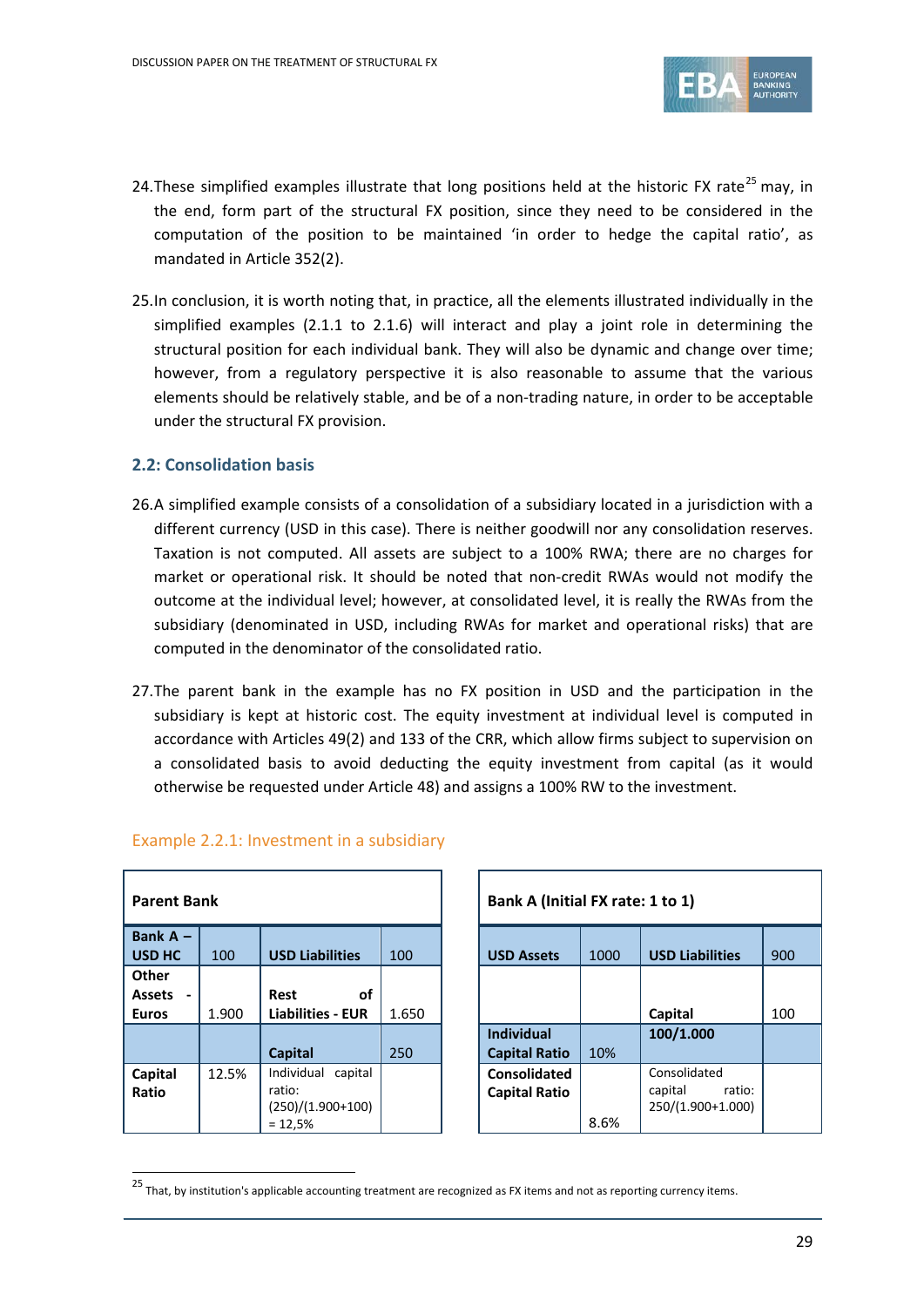**Increase of 20% in the USD**



**USD Liabilities** 1.080

| Bank $A -$<br>USD HC                          | 100    | <b>USD Liabilities</b>                               | 120   | <b>USD Assets</b>                        |
|-----------------------------------------------|--------|------------------------------------------------------|-------|------------------------------------------|
| <b>Other</b><br><b>Assets</b><br><b>Euros</b> | 1900   | <b>Liabilities - EUR</b>                             | 1.650 |                                          |
|                                               |        | Capital                                              | 230   | <b>Individual</b><br><b>Capital Rati</b> |
| <b>Capital</b><br>Ratio                       | 11.39% | Indiv capital ratio:<br>$(230)/(1.900+100$<br>$+20)$ |       | Consol.<br><b>Capital Rati</b>           |

| 100    | <b>USD Liabilities</b>   | 120   | <b>USD Assets</b>    |       | <b>USD Liabilities</b> | 1.080 |
|--------|--------------------------|-------|----------------------|-------|------------------------|-------|
|        |                          |       |                      | 1.200 |                        |       |
| 1900   | <b>Liabilities - EUR</b> | 1.650 |                      |       | <b>Capital</b>         | 120   |
|        |                          |       |                      |       |                        |       |
|        |                          |       |                      |       |                        |       |
|        | Capital                  | 230   | <b>Individual</b>    |       |                        |       |
|        |                          |       | <b>Capital Ratio</b> | 10%   | 120/1.200              |       |
| 11.39% | Indiv capital ratio:     |       | Consol.              |       | Cons capital ratio:    |       |
|        | $(230)/(1.900+100)$      |       | <b>Capital Ratio</b> |       | $(230+20)/(1.900 +$    |       |
|        | $+20)$                   |       |                      | 8.1%  | 1.200                  |       |

- 28.As may be observed, for the parent bank with no FX position, the individual capital ratio decreases by more than 1%. If we now look at the consolidated ratio, we can observe a decrease of 0.5%.
- 29.Now we consider that the parent bank has no liabilities in USD and, accordingly, maintains a long USD position equal to the value (at historic cost) of the participation in the subsidiary. For the calculation of the capital ratio it is assumed that this long position has been considered structural and, thus, is not subject to capital charges.

## Example 2.2.2: Alternative - FX position open (no FX capital charge since it is structural)

|                                   |       | Parent Bank (1 USD is 1.2 EUR)              |             | <b>Bank A</b>                                |      |                                                       |
|-----------------------------------|-------|---------------------------------------------|-------------|----------------------------------------------|------|-------------------------------------------------------|
| Bank $A -$<br>USD HC              | 100   | <b>USD Liabilities</b>                      | $\mathbf 0$ | <b>USD</b><br><b>Assets</b>                  | 1200 | <b>USD Liabilities</b>                                |
| Other<br>Assets -<br><b>Euros</b> | 1900  | <b>Liabilities - EUR</b>                    | 1.750       |                                              |      | Capital                                               |
|                                   |       | <b>Capital</b>                              | 250         | <b>Individual</b><br><b>Capital</b><br>Ratio | 10%  | 120/1.200                                             |
| Capital<br>Ratio                  | 12.5% | Indiv capital ratio:<br>$(250)/(1.900+100)$ |             | Consol.<br>Capital<br>Ratio                  | 8.7% | Consol. capital ratio:<br>$(250+20)/(1.900+$<br>1.200 |

| Increase of 20% in the USD |  |  |  |
|----------------------------|--|--|--|
|                            |  |  |  |

30.In this second case the ratio at individual level remains constant, while at consolidated level it becomes slightly higher than in origin, this is because the ratio at sub level is 10%, while the (initial) consolidated ratio was 8.6% and the whole position was kept open. Instead, if the position open had been 86 (i.e. the percentage of capital needed to meet the consolidated ratio), the result would be: (250+86\*0,2)/(1.900+1.200)=8,6%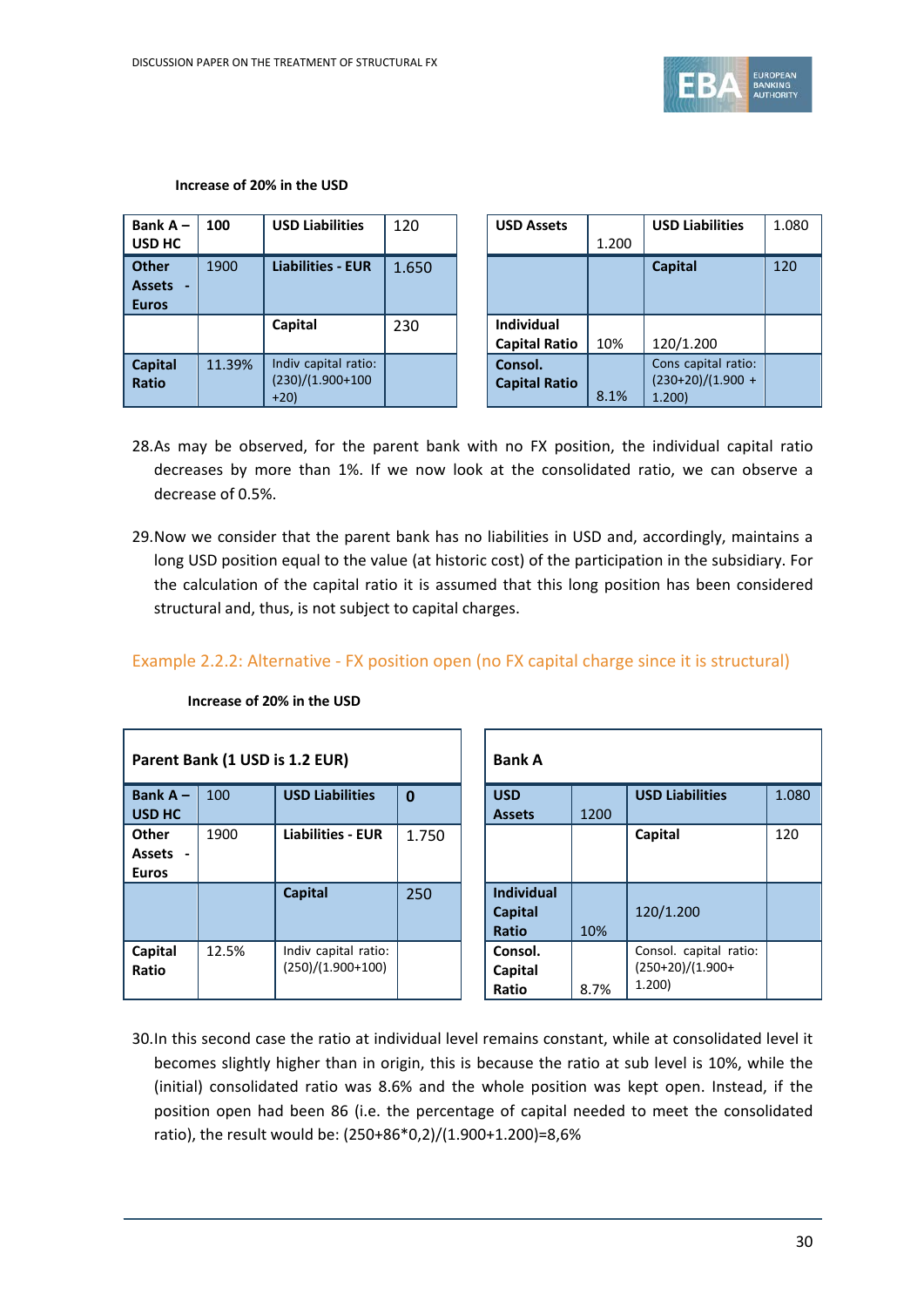

31. According to the simplified example, it may be observed that keeping the position open at the individual level maintains both the individual and the consolidated ratio as neutral (i.e. 'hedged') against movements in exchange rates. Accordingly, keeping the 'equity' position in the subsidiary open at the parent bank level would work as a hedge of both ratios (although imperfect, unless the ratios at both levels are exactly the same) $^{26}$ .

**Question 10.** Do you agree with the analysis in the simplified assessment, from both an individual and a consolidated perspective, of the various elements discussed in this Annex of the DP or do you have any comments? In particular, do you have comments regarding the analysis of:

- o the actual level of the capital ratio
- o the effect of items deducted from capital / subject to a 1.250% RWA / subject to a 0% RWA
- o the effect of items held at the historical FX rate?

Are there any additional elements, not included in the simplified examples, which should be considered in the analysis, both from an individual and a consolidated perspective? Please provide simple examples to illustrate them.

<span id="page-30-0"></span> $^{26}$  As mentioned in section 4.5 of this DP, if the capital ratios of the parent bank and the subsidiary are very different, the efficiency of the hedge for both ratios will be questionable.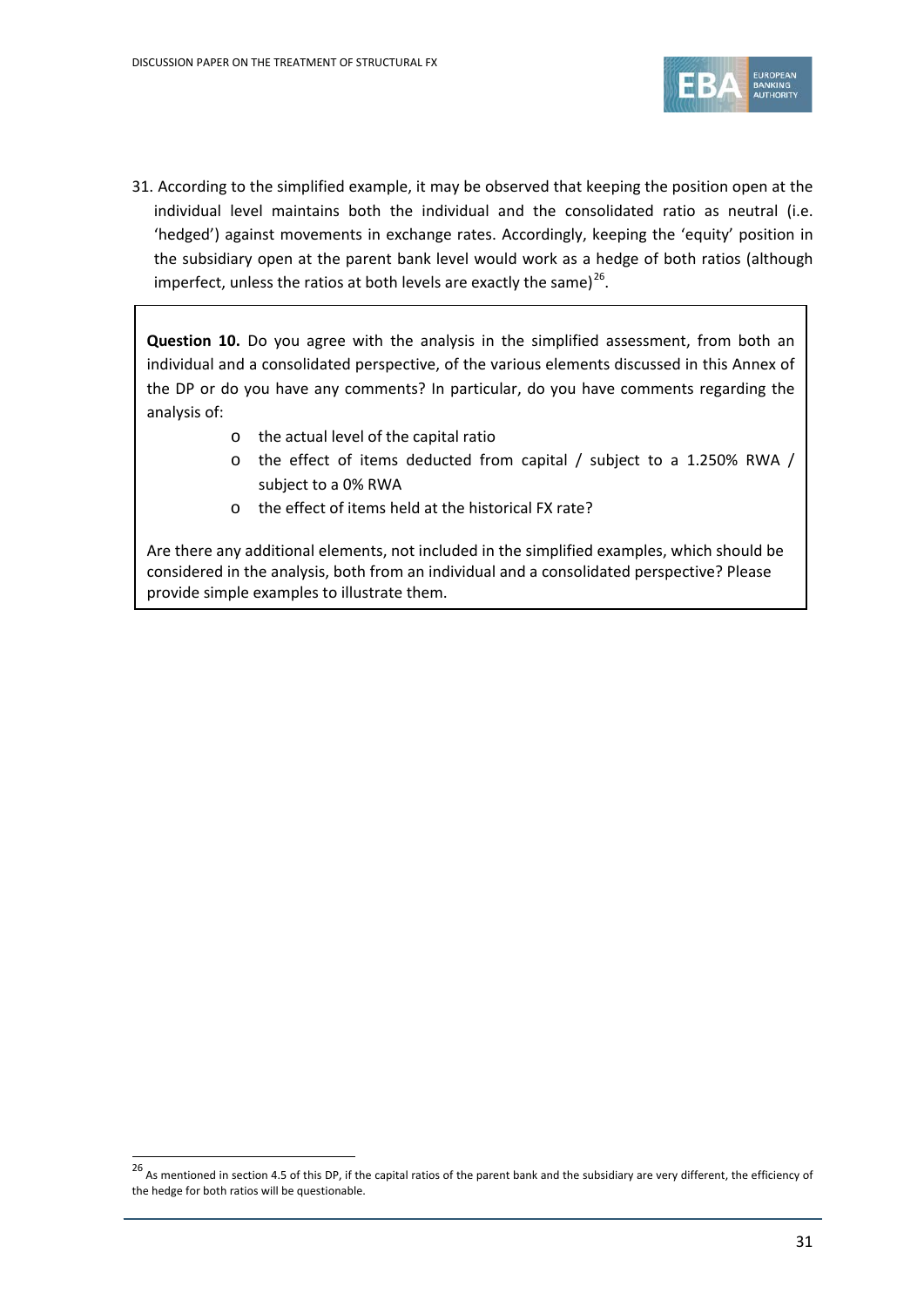

# Annex 2 - Summary of questions

**Question 1.** What is your current practice regarding the treatment of FX non-monetary items held at the historic FX? In particular, do you include these items in the overall net foreign exchange position pursuant to Article 352 CRR? If you include them, what value (i.e. historic or last FX rate) do you use for the purpose of computing them? How do you manage such positions from an FX point of view?

**Question 2.** Do you share the EBA's view that there is no clear risk justification for making the determination of the net FX position as well as of the structural FX exclusion dependent on the approach for the calculation of FX own funds requirements?.

**Question 3.** Do you consider that the 'structural nature' wording in the CRR would limit the application of the structural FX provision to those items held in the banking book? Do you agree with the EBA's view that the potential exclusion should be acceptable only for long FX positions? If you consider that it should be allowed for short positions please provide rationale and examples.

**Question 4.** How should firms/regulators identify positions that are deliberately taken in order to hedge the capital ratio? What types of positions would this include? Do you consider that foreign exchange positions stemming from subsidiaries with a different reporting currency can be seen (on a consolidated level) as 'deliberately taken to hedge against the adverse effect of FX movements'? If yes, how do you argue that this is the case?

**Question 5.** Do you consider that the structural FX treatment could be applied to specific instruments instead of being understood as being applicable for 'positions'? Taking into account the risk rationale of hedging the capital ratio, do you consider that it is acceptable to renounce to potential gains in order to protect the ratio from potential losses? Do you consider that both types of hedging (i.e. reducing the sensitivity of the ratio to movements of FX in both directions, or only if the movement produces losses) are acceptable from an economic perspective? If so, do you consider that both approaches would be acceptable under Article 352?

**Question 6.** If 'structural FX' is used conceptually internally within your organisation (e.g. in risk policies, capital policies, risk appetite frameworks, etc.), how do you define the notion of 'structural FX position' and 'structural hedge'? Please describe how any ratio-hedging strategies are mandated within your organisation. Are ratio-hedging strategies prescribed in risk policies approved by the board? How do you communicate structural FX risk and position taking to your external stakeholders (e.g. in Pillar 3 reports, or reporting to regulators, investors, etc.)?

**Question 7.** Do you share the EBA's view that the maximum FX position that could be considered structural should be the position that would ideally neutralise the sensitivity of the capital ratio to FX movements? Alternatively, in the light of the reference to Article 92(1), do you consider that the size of the structural position should be limited by the minimum capital ratio levels? If this is the case, which one of the three levels established in Article 92(1) do you apply?